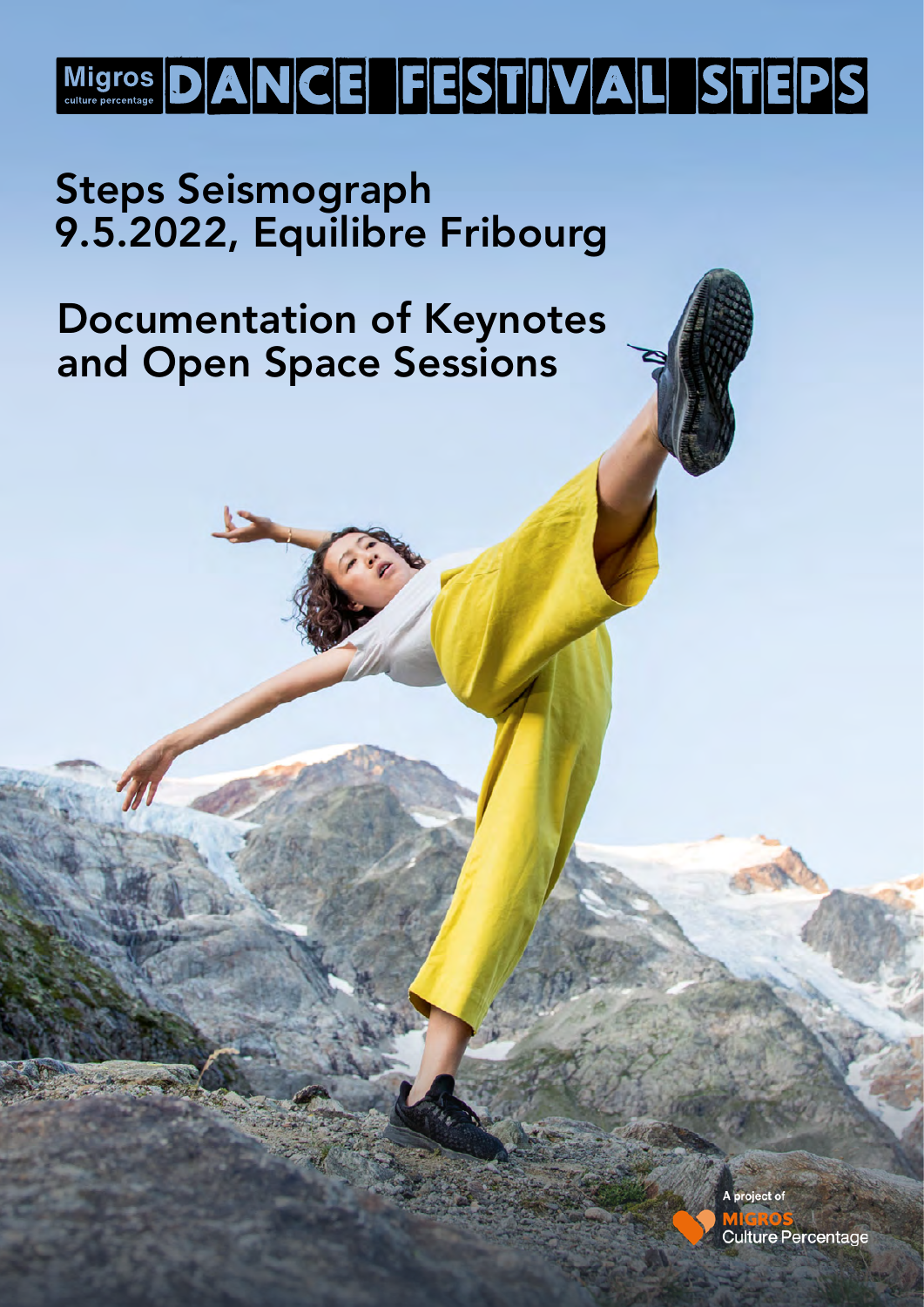# CONTENT

| Keynote by Claire Cunningham: The Choreography of Care  4    |  |
|--------------------------------------------------------------|--|
| Keynote by Fouad Boussouf: Dance as a factor of intellectual |  |
|                                                              |  |
|                                                              |  |
| Open Space Sessions: How can we improve our/                 |  |
|                                                              |  |
|                                                              |  |
| Open Space Session: Dance, Labels, Dis/ability? 23           |  |
| Open Space Session: Creating without appropriation  25       |  |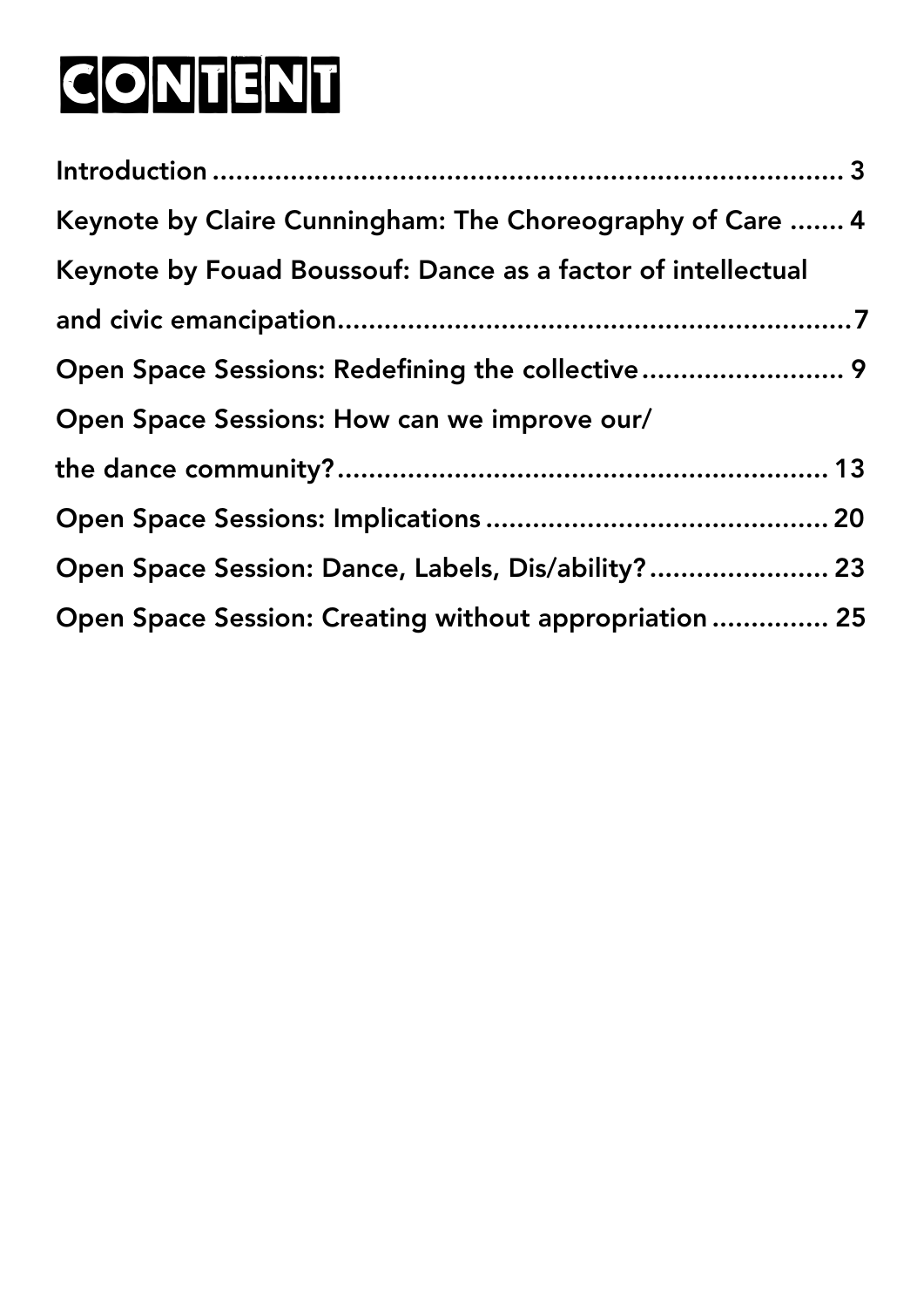# INTRODUCTION

In addition to staging performances across the country, Migros Culture Percentage Dance Festival Steps organized in collaboration with BravoBravo on May 9th, 2022 an event that brought together the Swiss dance scene. «Steps Seismograph» was a day dedicated to meeting peers and exchanging ideas. Choreographers, dancers, producers, teachers, directors, program organizers, marketing heads and representatives of funding institutions were invited to share their expertise and views on the hot topics currently stirring up the Swiss dance world.

Claire Cunningham, self-identifying disabled artist and choreographer, gave input on Choreography of Care and Fouad Boussouf, director of Le Phare - Centre Chorégraphique National du Havre Normandie, shared his thoughts on Dance as a factor of intellectual and civic emancipation.

Alongside those two interventions and after a brainstorming involving all participants, five topics emerged and were discussed in self-organized groups:

- Redefining the collective
- Improving the dance community
- Implications
- Dance, Labels, Dis/ability?
- Creating without appropriation

The keynotes and open space sessions were documented in the original language by five art students under the coordination of dramaturg Natania Prezant.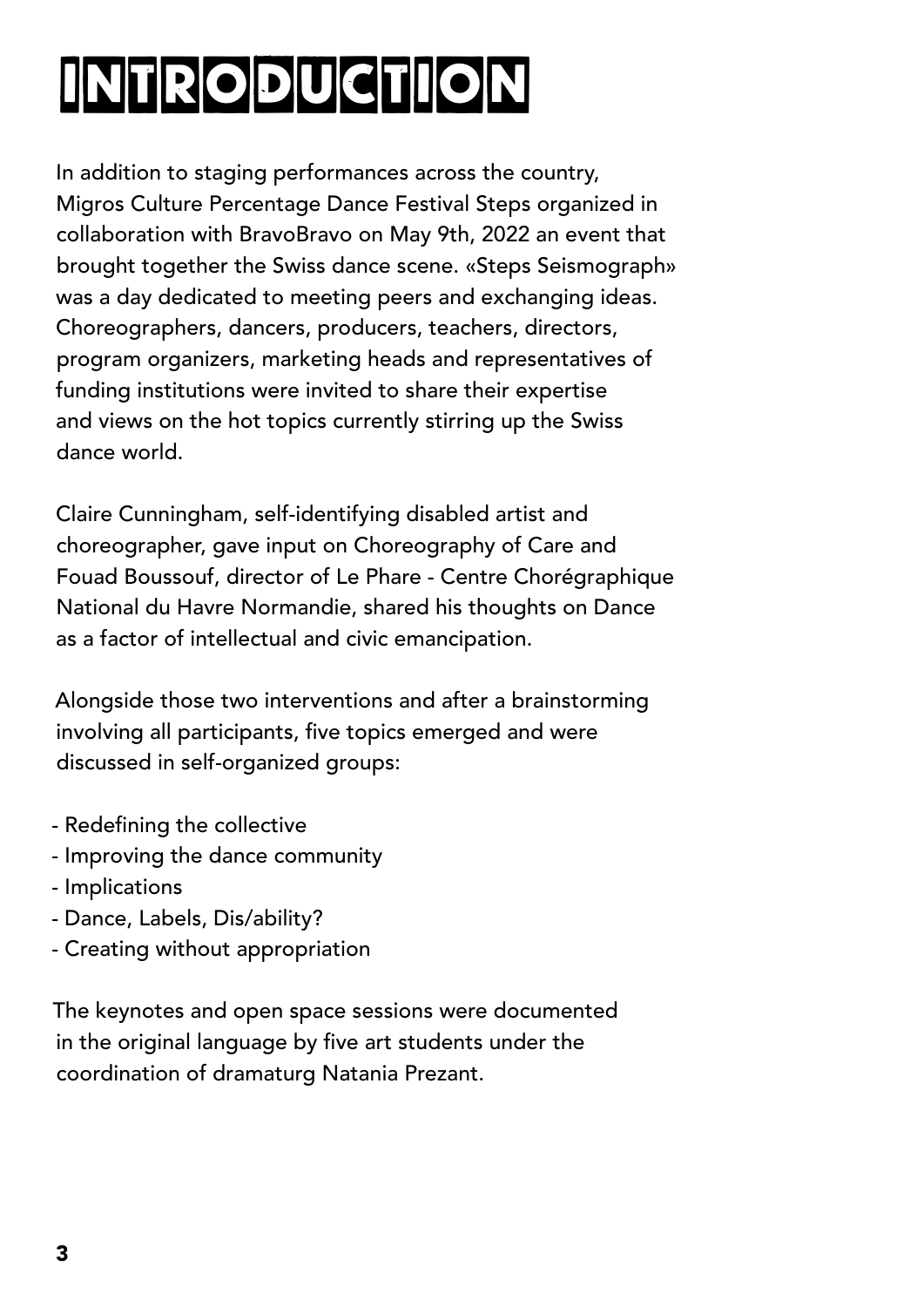## KEYNOTE BY CLAIRE UNGHAM: THE<br>FOGRAPHYLOF EOGRAPHY OF CAR

Before Claire Cunningham starts speaking, she plays a short clip for us. We see a silhouette in front of a window and hear Cunningham's voice talking about the activism she feels in her work. The silhouette moves and a dance develops which plays with different materialities of shape: Her crutches form straight lines against the backlight and within these two lines, her body flows in its corporeality.

After this short impression of Cunningham's work, informed by her focus on techniques within disabled bodies – terminology she has reappropriated – the choreographer introduces us to her concept of the choreography of care. She chooses the word 'care' despite the problematic semantics of it – or maybe because of them. 'Care' is, she explains, associated with an aspect of passivity for people who self-identify as disabled. It is 'done for or to' someone, and can therefore be very patronising. But Cunningham re-evaluates this word's meaning – for her, 'care' is an important part of her work, and during her speech it becomes increasingly clear that it should be part of artistic and cultural work in general. The prioritisation of disabled communities influences the whole process as well as the artistic result. Cunningham has been developing this idea of the choreography of care through exchanges with a diverse group of artists and academics, involving crip, queer and ally knowledge. The concept consists of five main focal points that are all interconnected: 'design as care', 'time as care', 'communication as care', 'performance as care' and 'the complexity of care'. Cunningham explains these focuses one after another in a very encouraging voice. To me, the way she speaks is very central in relation to the content of her speech: there is no anger or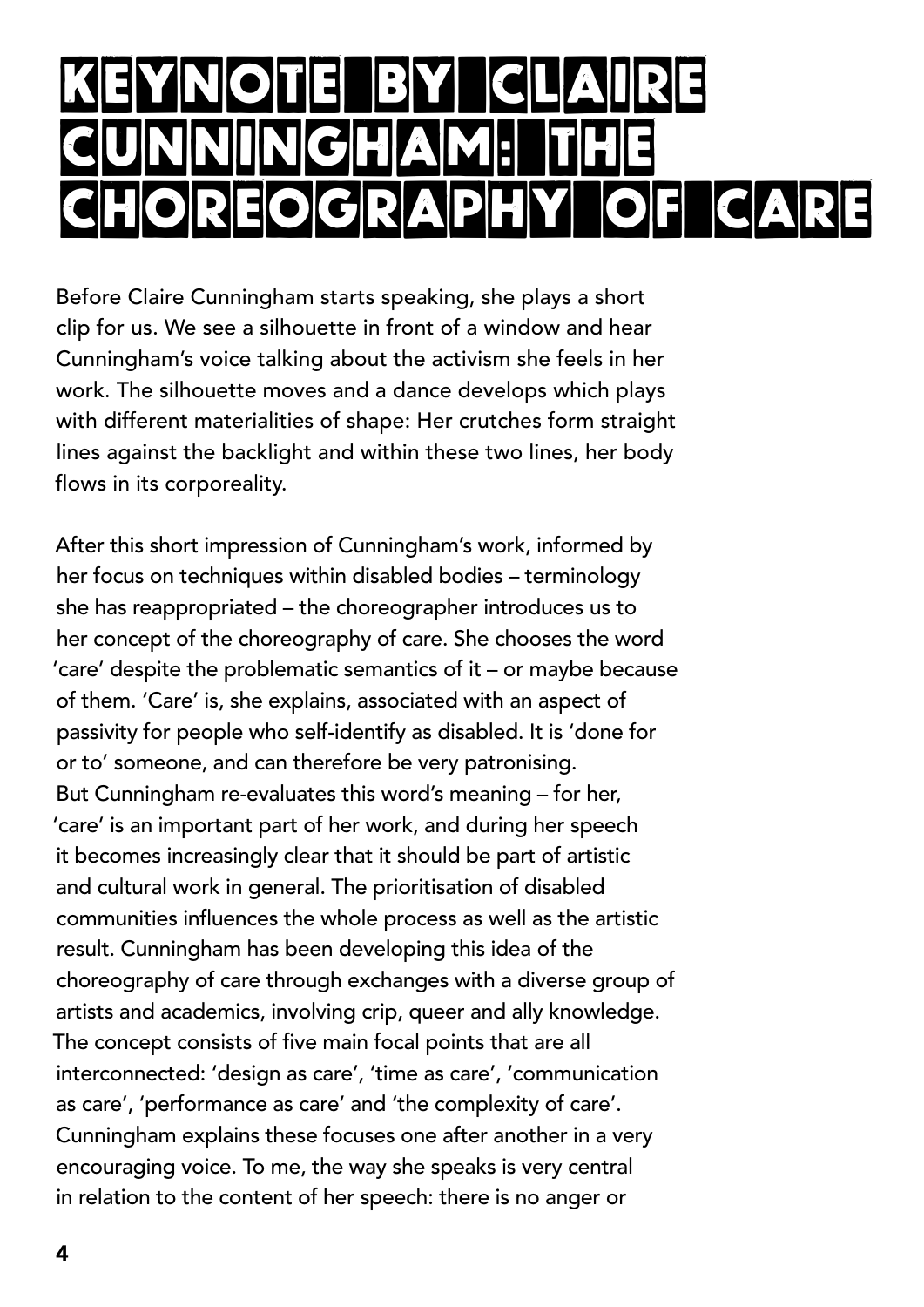accusation in the sound of her words, but rather a very clear and confident respect. She seems to be concentrating on making us familiar with the concept of working with an 'ethos of care', as she calls it.

'Design as care' can refer to design in a conventional artistic sense, for example the design of costumes. But it also refers to the design of projects, budgets, schedules, and so on. It is about including care in the development of the entire process. One example Cunningham gives for careful thinking is the taboo of leaving during an ongoing show. We mostly perceive it as a comment on the show, but it really can be caused by so many other reasons. When you follow the aim of designing with care, the following questions may arise: Who is the intended audience for your performance? How can you reach them and grant them access to it? But also, who do you not want to see your performance?

'Time as care' in Cunningham's first example concerns the scheduling of work. She pleads for a collective development of a schedule with consideration of the specific people working together. Because some people, for various reasons, can't work eight to ten hours per day, this should be reflected in the structure of everyday work. As these needs can also change, she says, it is important to schedule in time to review the schedule. But 'time as care' also implies considering the audience's time. Audience members have chosen to come and give their time to a show. Attendance is a choice, and it might not be easy for everybody to attend.

The third point, 'communication as care', deals with how to communicate on different levels. From the medium – the idea that writing an e-mail might not be a suitable choice for every situation – to the habits of a regular get-together when working together. This is also part of the point of 'time as care' as it has to be considered in the process of scheduling and maybe re-scheduling. But communication also has a lot to do with considering different ways of expressing thoughts and ideas –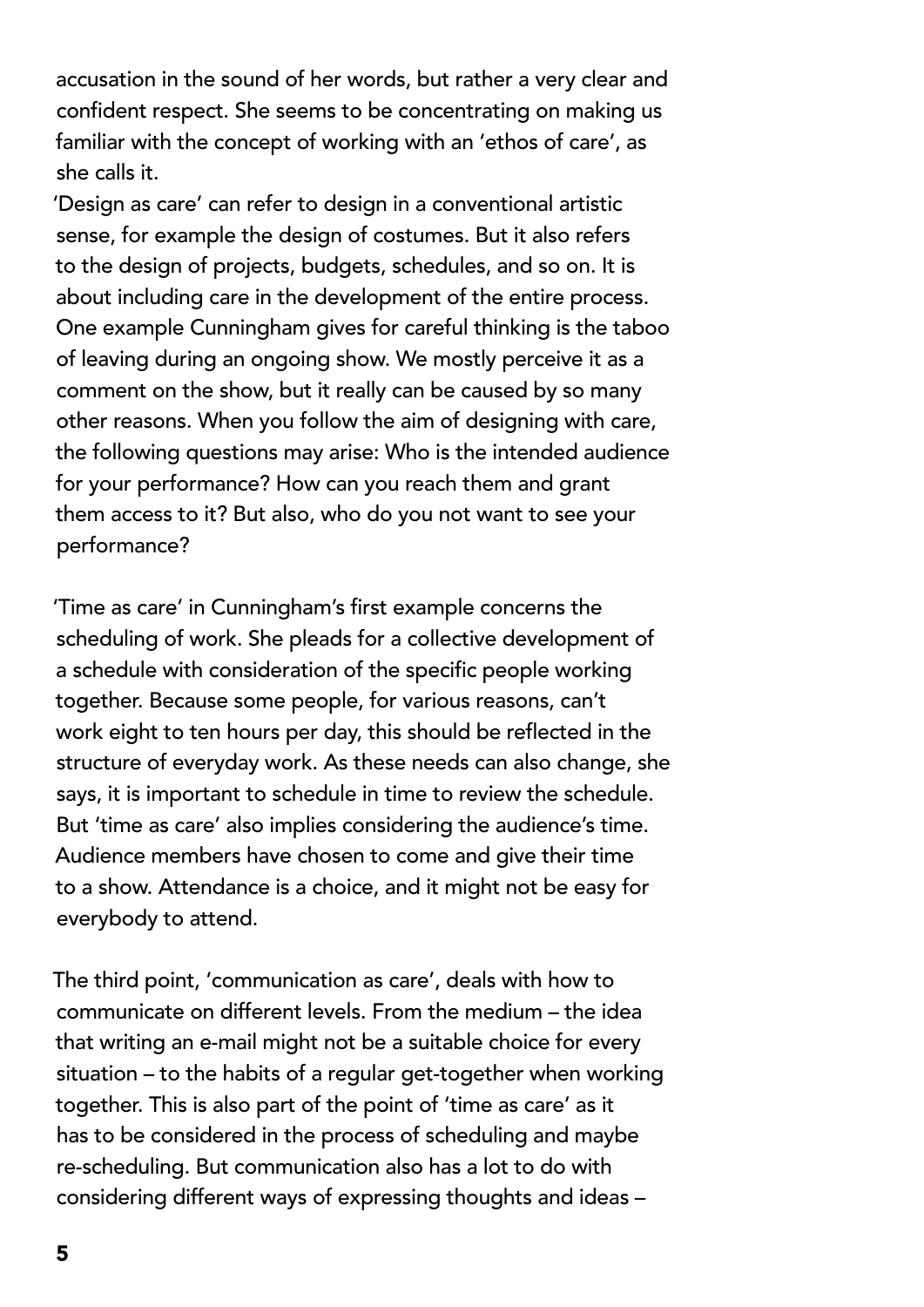people communicate in different ways, for example some don't want to speak publicly, and this ought to be respected. Cunningham then makes quite an interesting and effective pivot when she is about to talk of 'performance as care'. She simply says: «This one I'm going to leave you to consider for yourselves.» By doing so, she gives credit to the people in the room and also – as most of them are artists – to the potential of art to deal with care in a productive way.

Turning to 'complexity of care', Cunningham poses the question of how the needs of some can affect the needs of others. For example, including audible descriptions for visually impaired people creates additional spoken content for translation into sign language so that deaf audiences are forced to follow information that may be not useful or necessary for them. She proposes transparency as the solution: Communicate that you have been aware of certain needs that you could not meet.

Claire Cunningham ends her talk by sharing how the development of this concept changed her understanding of the word 'care' and, by bringing together all these 'acts of care', she definitely redefined the word for me.

documented by Anna Ebner

#### Biography

Claire Cunningham is a performer and creator of multidisciplinary performance and lives in Glasgow, Scotland. One of the UK's most acclaimed and internationally renowned disabled artists, Cunningham's work is often rooted in the study and use/ misuse of her crutches with a conscious rejection of traditional dance techniques. Her current works 'Give Me a Reason to Live', 'Guide Gods' and 'The Way You Look (at me) Tonight', a collaboration with Jess Curtis, have toured extensively across the globe. In July 2019 her new ensemble piece 'Thank You Very Much' will premiere at the Manchester International Festival.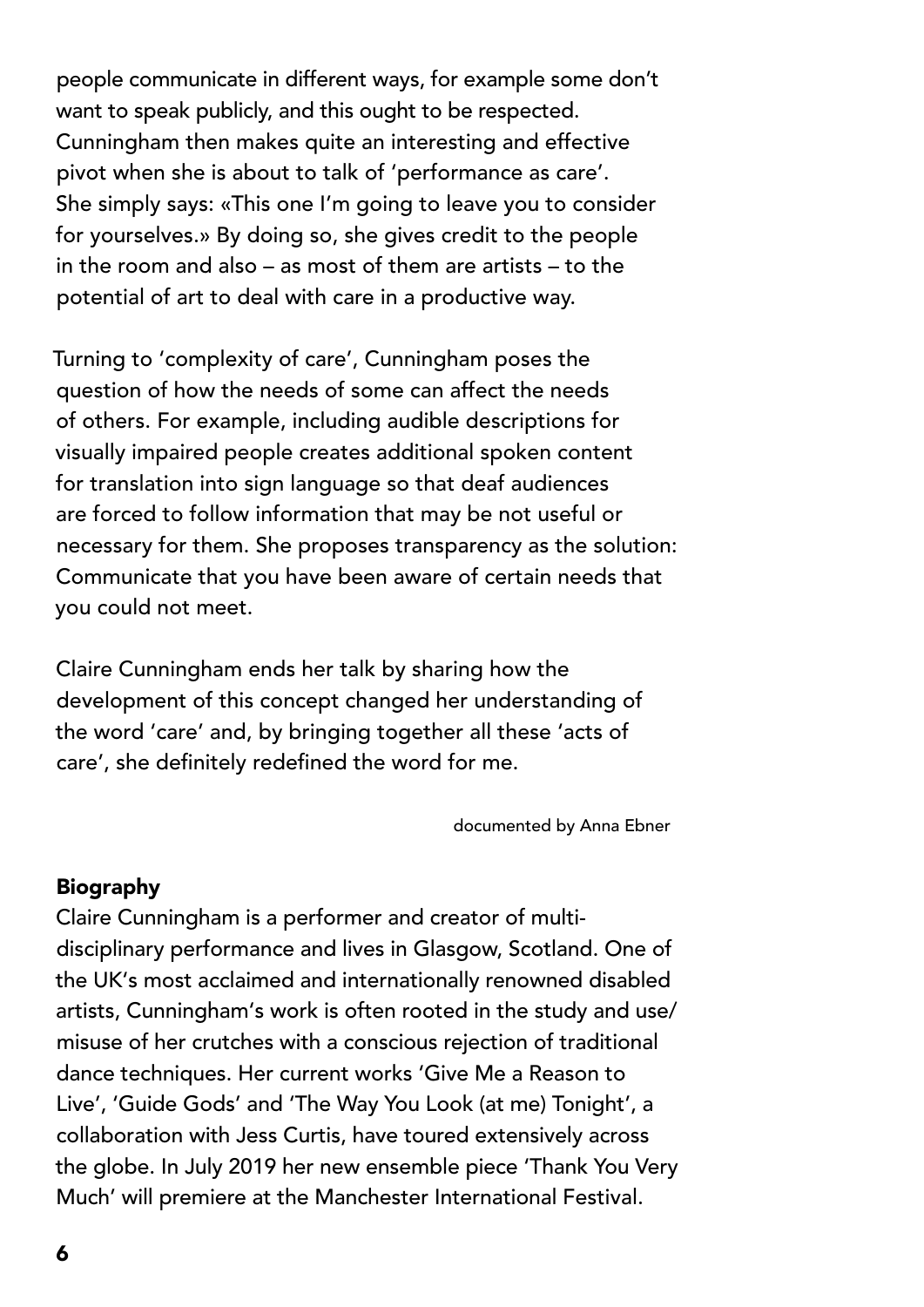## KEYNOTE BY FOUAD BOUSSOUF: DANCE AS A FACTOR OF intellectual and civic emancipation

Le chorégraphe et danseur Fouad Boussouf partage avec les participant·e·s du symposium un éclat de son parcours de vie. Il a la conviction que la danse, clé de voûte de son input, peut être un facteur d'émancipation intellectuelle. Fouad raconte comment, grâce à la danse, il a pu penser le monde différemment, voire oser le penser différemment.

Ce potentiel de reconsidérer le monde est étroitement lié avec les déplacements dans l'espace, que ce soit dans le sens direct, en dansant, ou par le biais de déplacements géographiques, qui dans son propre parcours étaient le résultat de son parcours et finalement du métier de danseur. Ainsi on se déplaçait pour des cours, pour des auditions, pour des battles… Le déplacement géographique se démontre comme déplacement social, comme déplacement mental, qui permet de se rendre compte que le monde tourne beaucoup plus loin que son propre quartier où l'on a grandi.

Les déplacements permettent aussi une redécouverte de ce qui existe déjà en soi. Dans le cas de Fouad Boussouf, le corps lui rappelle qu'il vit aussi une autre musicalité et temporalité par rapport à celle de la France normée; une musicalité, une rythmique et une culture de mouvement provenant d'un héritage familial marocain. Avec une approche chorégraphique fortement informée par cet ordre du corporel, le chorégraphe met en scène des spectacles sur ce qui touche au plus profond.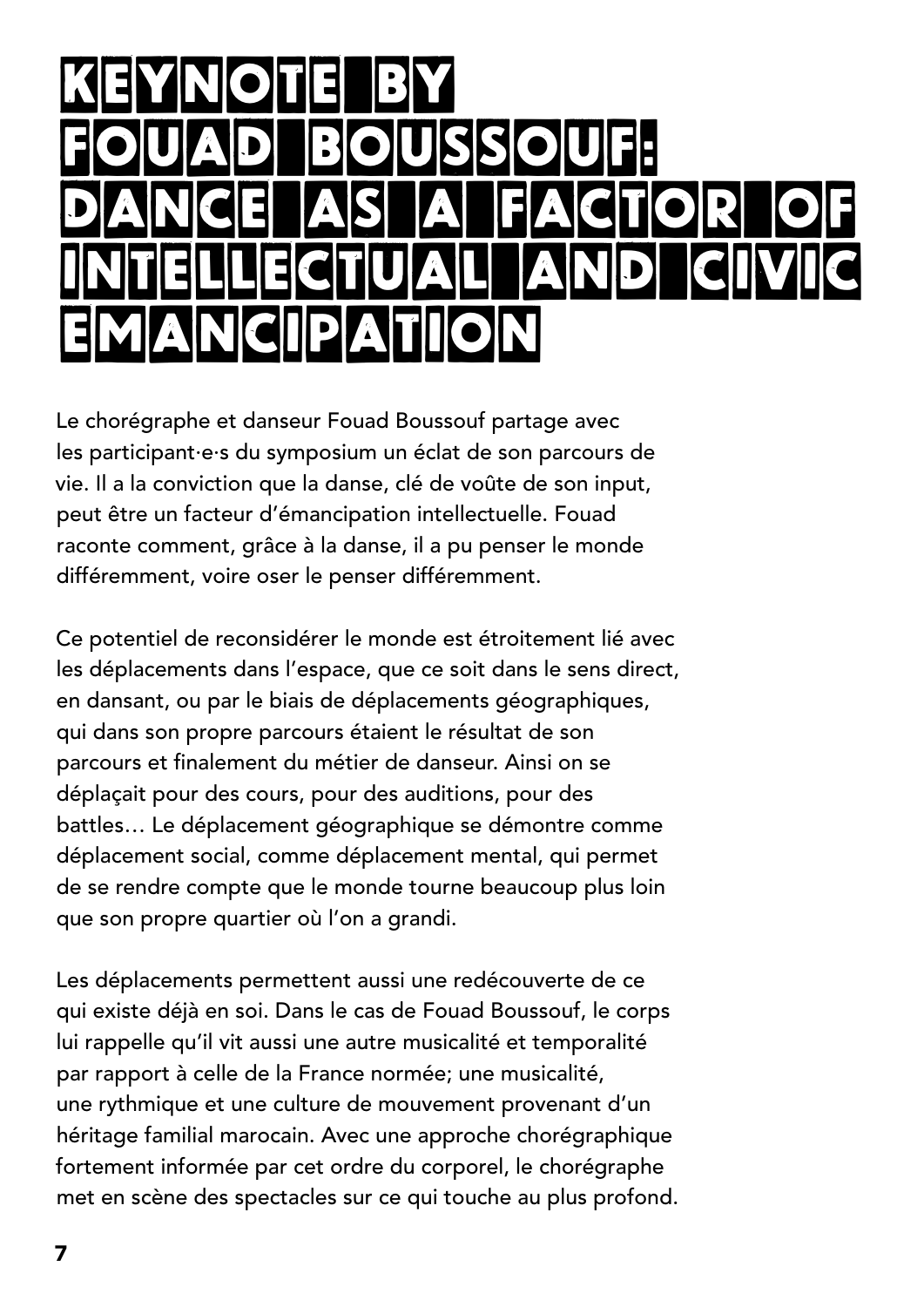Car le théâtre – qu'il ait lieu dans la rue à la rencontre des publics ou dans une salle de spectacle – est l'espace de liberté par définition. «Si tu ne vas pas le dire là, où ailleurs?» Influencé par ses études et son propre vécu, il s'en prend souvent aux thèmes sociologiques: «Pourquoi ma condition me fait-elle agir de telle façon dans un tel endroit?» est une de ses questions clés. Fouad est persuadé que l'histoire qu'il a partagée, celle de son parcours, appartient tout autant à luimême qu'à autrui.

En conclusion, Fouad Boussouf explique que le moteur de son travail provient d'un fort désir de transmettre ces accès, savoirs et cheminements potentiels à une nouvelle génération. Il souhaite transmettre le goût de la créativité et, grâce à nos corps et nos parcours, mettre le monde en mouvement pour pouvoir le repenser autrement.

Lien vidéo: [La Minute du spectateur de Fouad Boussouf –](https://www.youtube.com/watch?v=o0wLHT9yXTU)  [Maison de la Danse Lyon](https://www.youtube.com/watch?v=o0wLHT9yXTU)

documenté par Natania Prezant

#### Biographie

Le chorégraphe, danseur et pédagogue Fouad Boussouf est né au Maroc et a déménagé en France avec sa famille alors qu'il était encore un enfant. Il y suit une formation de danseur hip-hop et fonde la compagnie Massala en 2010. Sa signature chorégraphique moderne, où se côtoient hip-hop, danse contemporaine, danses traditionnelles d'Afrique du Nord et nouveau cirque, se base sur sa carrière multidisciplinaire et ses expériences de danseur. Ces éléments fusionnent pour créer quelque chose d'inédit et confèrent aux chorégraphies de Fouad Boussouf leur diversité stylistique. En 2021, le chorégraphe est «artiste associé» à la Maison de la Danse de Lyon et à l'Équinoxe, Scène nationale de Châteauroux. Début 2022, il est nommé directeur du Phare – Centre chorégraphique national du Havre Normandie.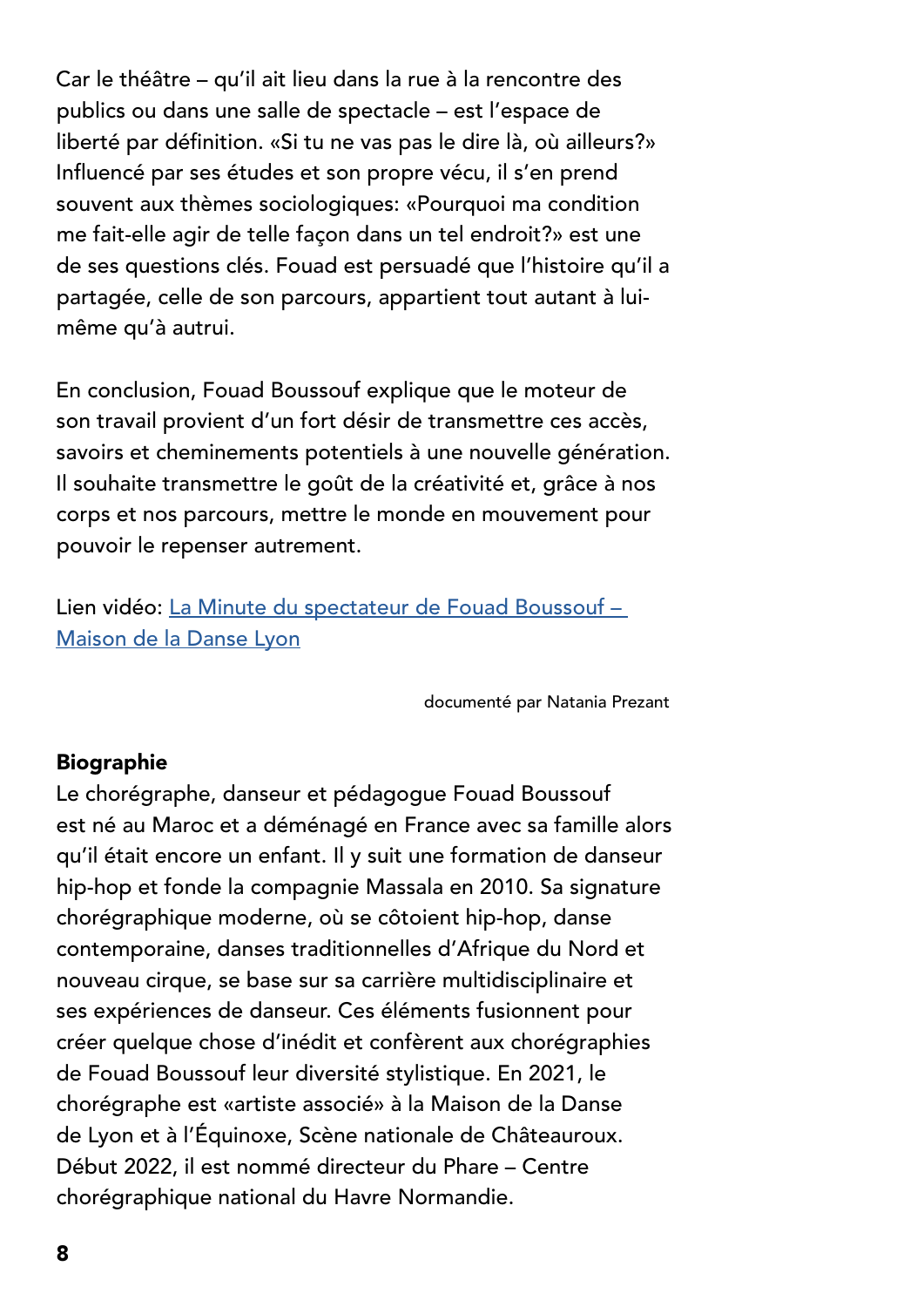## **SPACE: REDEFINING<br>FIEL GOLLEG COLLECTIVE**

### Session 1

Our discussion topic 'Redefining the collective' stems from the general wish to strengthen collective work forms. Not only because as a collective, it is easier to master potential practical and organisational challenges within an artistic project, but also because within a collective, a potential of energy, support, knowledge, and inspiration is to be found that can create fertile ground for innovation and new solutions. Beyond these reasons, for many, working artistically implies creating connections and human bonds. In these ways, collective working structures shape an artistic process and its product in a meaningful way.

The point was brought up that, in general, the current structures of the Swiss cultural landscape could do much more to encourage collaborative work. There are few possibilities for artists, companies, theatres and festivals to support each other in meaningful and lasting ways. Meanwhile, on a smaller level, there is a great will to collaborate.

For instance, in various projects, artistic worlds are brought together that otherwise would not collaborate. Some examples mentioned were projects in which the 'Freie Szene' meets the National Theatre, or in which ballet, contemporary dance and circus art come together.

These projects often happen because artists or groups of artists are interested in the work of other artists they know, and in many cases the primary goal is to present a final product together.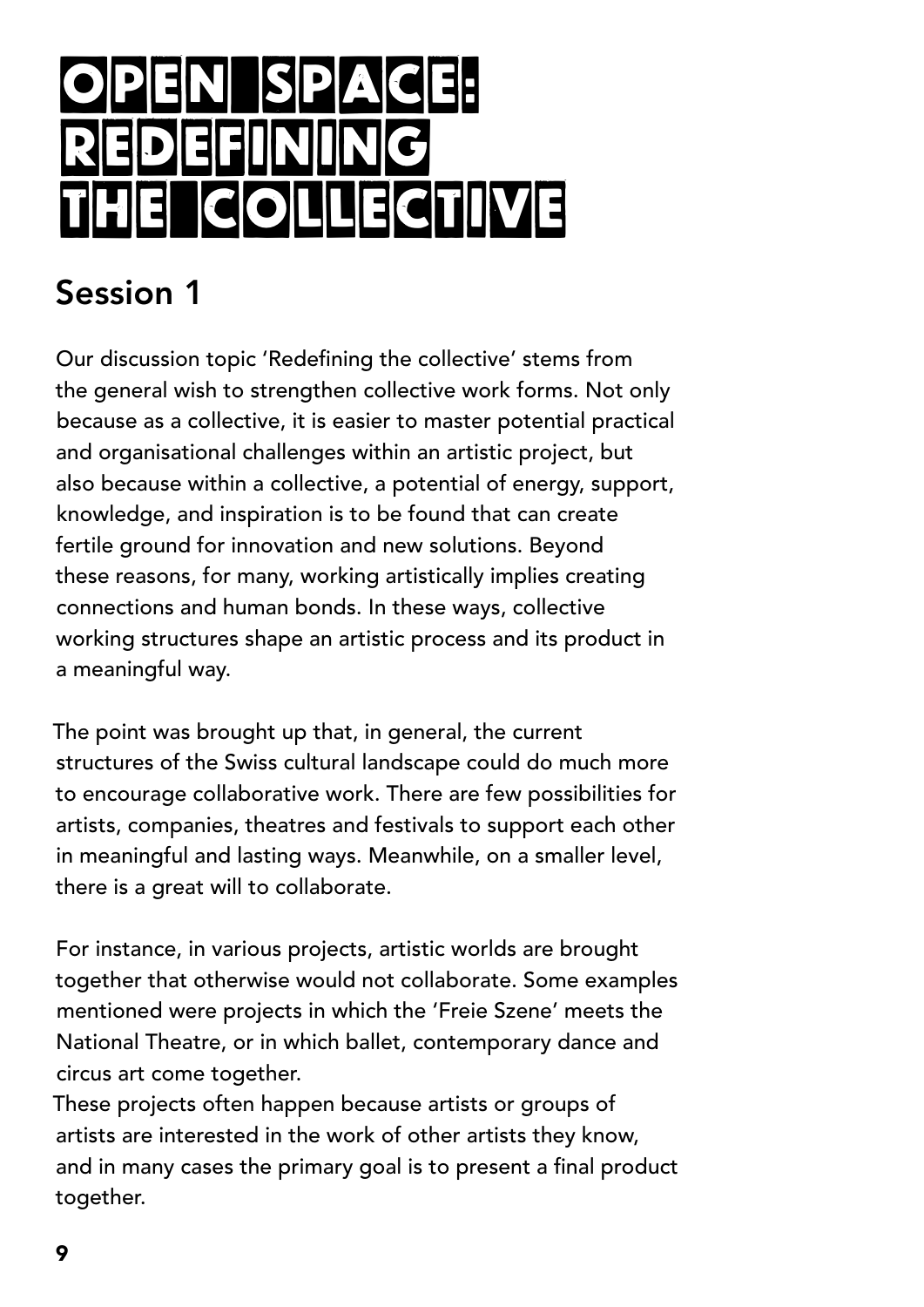At this point in the conversation, a speculative wish emerged: What would result from a format in which artists from different disciplines, who may not know each other yet, meet, not necessarily in order to create a product together as described above, but to truly let themselves 'be bent' by the others? What would it be like if artists worked together driven solely by their interest in the artistic universe of their fellow collaborators, and were open to experiencing a transformation through this encounter?

Throughout the discussion, the need was expressed for collaborative processes to be able to reach beyond the world of artists. Often, when new productions are made, reaching the public proves to be a challenge. And when the public and the production do finally meet, the discourse about the social questions that the production raises remains limited. What could happen if people connected to, and concerned with, the social questions articulated in a piece were included in the production process from the beginning?

A production could focus more on a pre-creational phase in which these people could be integrated in the project and be considered as a part of the team, as a part of the collective. Establishing this sort of collaboration would shape the rest of the process: The artistic project could become a space in which social questions can be dealt with, not only among artists, but with people from other social realities who are affected by these questions. The sharing process and the discursive moment would not be restricted to the point of time where the performance happens, when the project is already finished. Furthermore, in this way the idea of the 'untouchable artist' could be deconstructed, encouraging encounters at eye level.

The conversation then circled around the observation that the idea of a 'genius' is still very present within artistic contexts, and that we often believe a 'genius mind' to be behind an artistic work, and not a group working collectively. What if we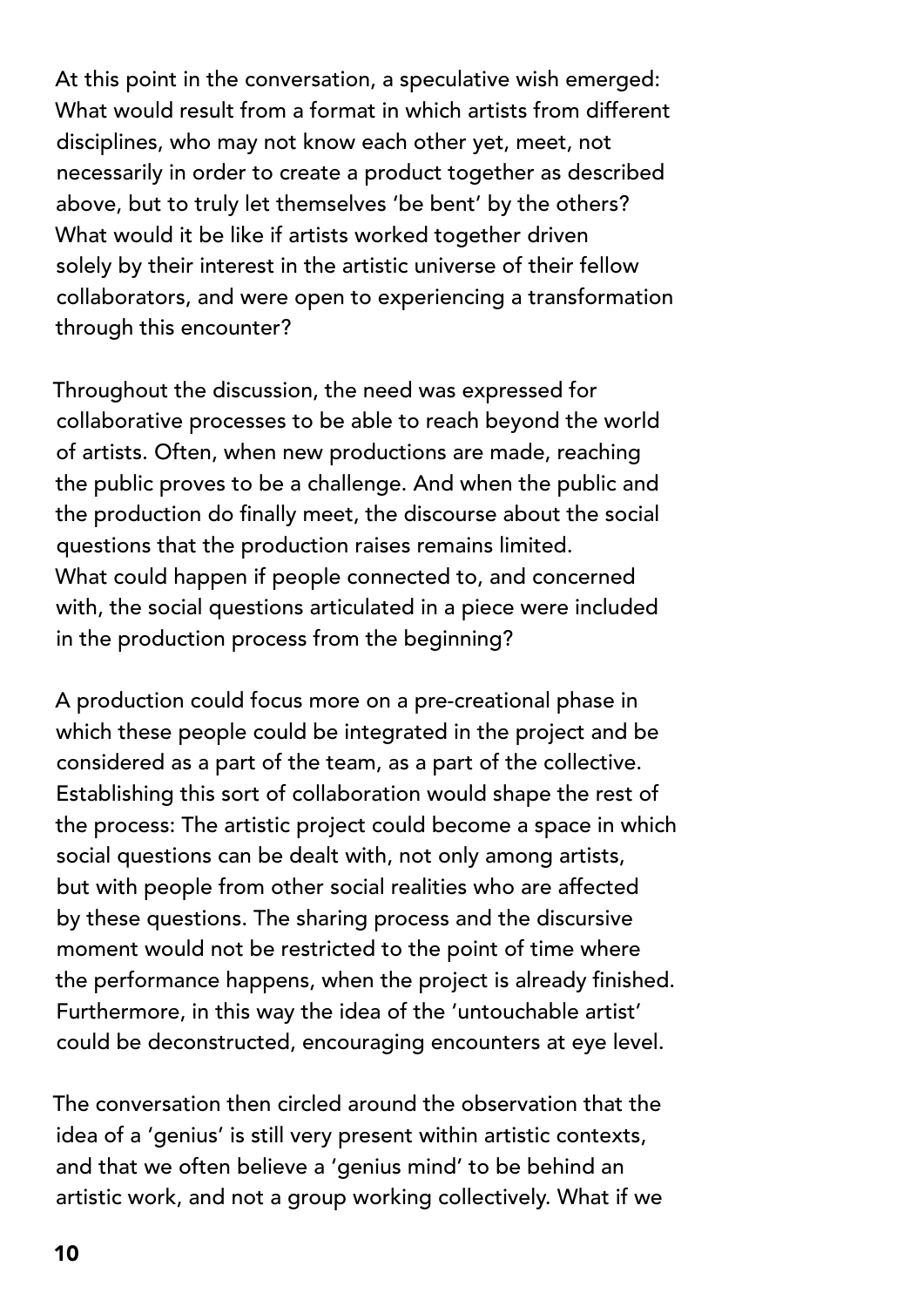considered all participants within a project to be creators and shaped the working structures accordingly? Would it become more common to name all participants as co-creators in the credits of a production?

Through our exchange, we realised that talking about collaboration led us straight to what contemporary art is fundamentally striving towards: To observe what is present and create with that. To really get in touch with whom and what we work with.

documented by Simon Thöni

### Session 2

Die kleine Gruppe besteht aus Menschen, die überwiegend im Bereich Netzwerkarbeit, Inklusion und/oder Kommunikation im Bereich Tanz tätig sind. Zunächst fragen wir uns, warum das Thema der Gruppendiskussion im vorangegangenen Plenum mit «redefining the collective» formuliert wurde. Sei es notwendig, das kollektive Arbeiten zu redefinieren? Momentan gäbe es doch zumindest einige funktionierende Beispiele von kollektiver Leitung, wie die Produktionen von Rimini Protokoll oder Milo Rau. Es wird darüber gesprochen, dass hier Innenund Aussenwahrnehmung möglicherweise auch divergieren würden. Eine Person fragt, was daran falsch sei, wenn am Ende eine Person entscheidet. Eine andere Teilnehmende sagt, dass es auch in kollektiven Prozessen Organisationsstrukturen gäbe, aber eben nicht immer dieselbe Person entscheiden würde. Vielmehr würde in einem Gruppenprozess beschlossen, wer in welcher Angelegenheit verantwortlich ist. Eine Teilnehmerin berichtet von ihren guten Erfahrungen beim Zirkusquartier im Kochareal. Dort würden die Verantwortungsbereiche nach den jeweiligen Kompetenzen sowie nach Neigung verteilt; die auftretenden Konflikte gehörten zu einem normalen Gruppenprozess dazu.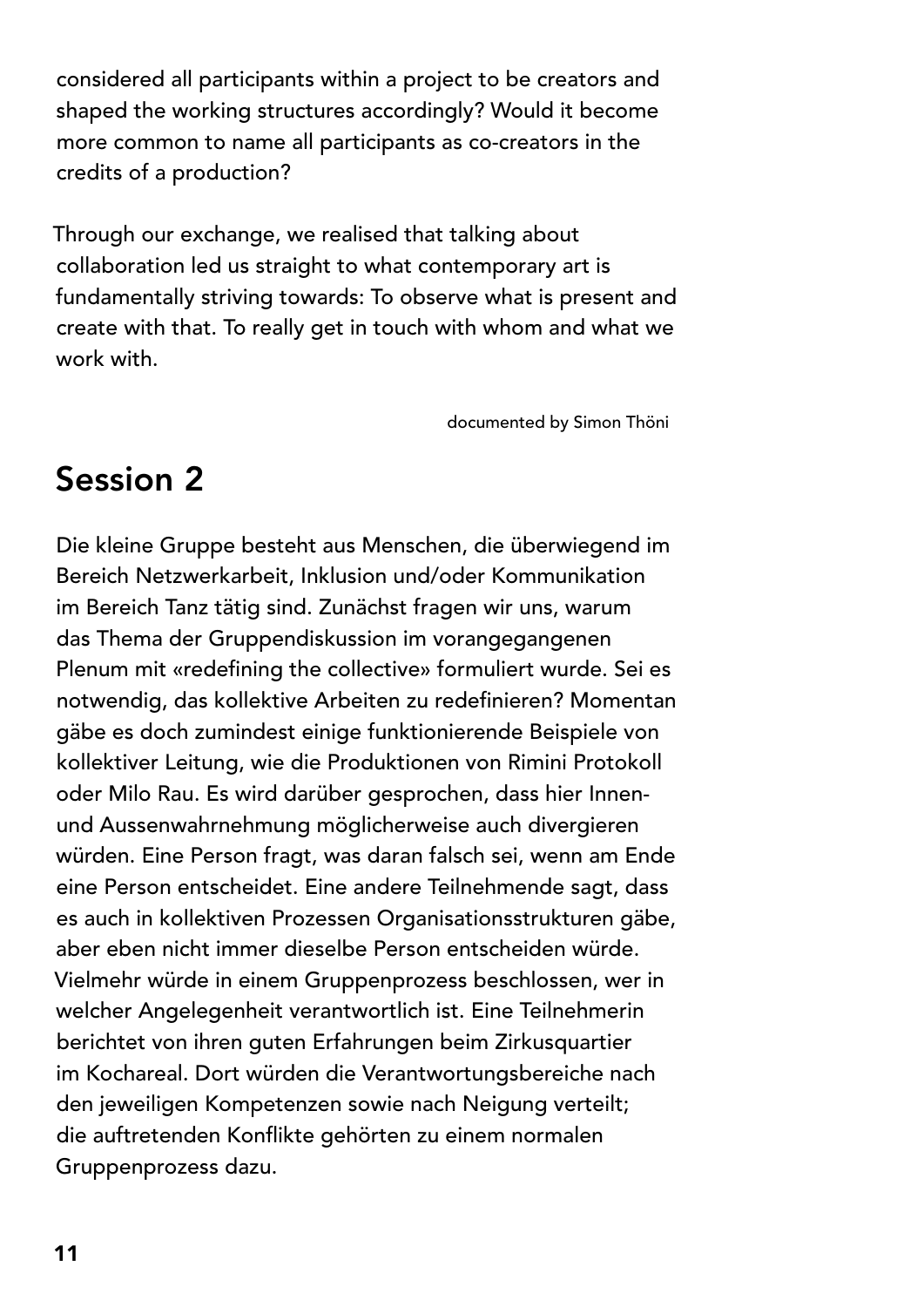Im weiteren Verlauf der Diskussion fragen sich die Teilnehmer\*innen, wie Kollektive wirklich gleichberechtigt miteinander arbeiten können. Wie kann in Anbetracht des gesellschaftlichen Machtgefälles die Stimme einer Person, beispielsweise mit Trisomie 21, genauso viel Gehör finden wie die Stimme einer Person ohne Trisomie 21? Daran anschliessend wird über die veränderten Anforderungen an Projekte auch vonseiten der Förderungen gesprochen. Die Diskutierenden stellen sich schliesslich der Frage, worin der Vorteil des kollektiven Arbeitens liegt. Eine Teilnehmende berichtet von einem Theater, das einen Strukturwandel von kollektiver Arbeitsstruktur hin zu einer konventionellen Hierarchie mit Leitungsposition vorgenommen hatte. In beiden Situationen nahm sie das Programm als sehr ähnlich wahr. Warum also überhaupt im Kollektiv arbeiten? Als Vorteile dessen werden beispielsweise die Schwarmintelligenz sowie eine wahrscheinlich höhere Berücksichtigung von unterschiedlichen Perspektiven genannt. Eine Person gibt zu denken, dass auch viele Vorannahmen über das kollektive Arbeiten existierten, die meistens gar nicht zuträfen. Die Qualität eines Kollektivs hänge ihrer Ansicht nach vor allem von einer gemeinsam etablierten Kommunikation ab. Wichtige Schlagwörter seien hier die Reflektion der Gruppenprozesse, Awareness, Sensibilisierung und gemeinsames Lernen. Es gäbe darüber hinaus viele Möglichkeiten, sich Hilfe von aussen zu holen. Beispielsweise entwickelte die *Initiative Fairspec* einen Kodex für das Arbeiten im Kollektiv, von dem man sich Inspiration holen könnte. Mit diesen konkreten Ideen, wie kollektives Schaffen besser gelingen kann, beenden wir schliesslich die Diskussion.

dokumentiert von Hagia Jany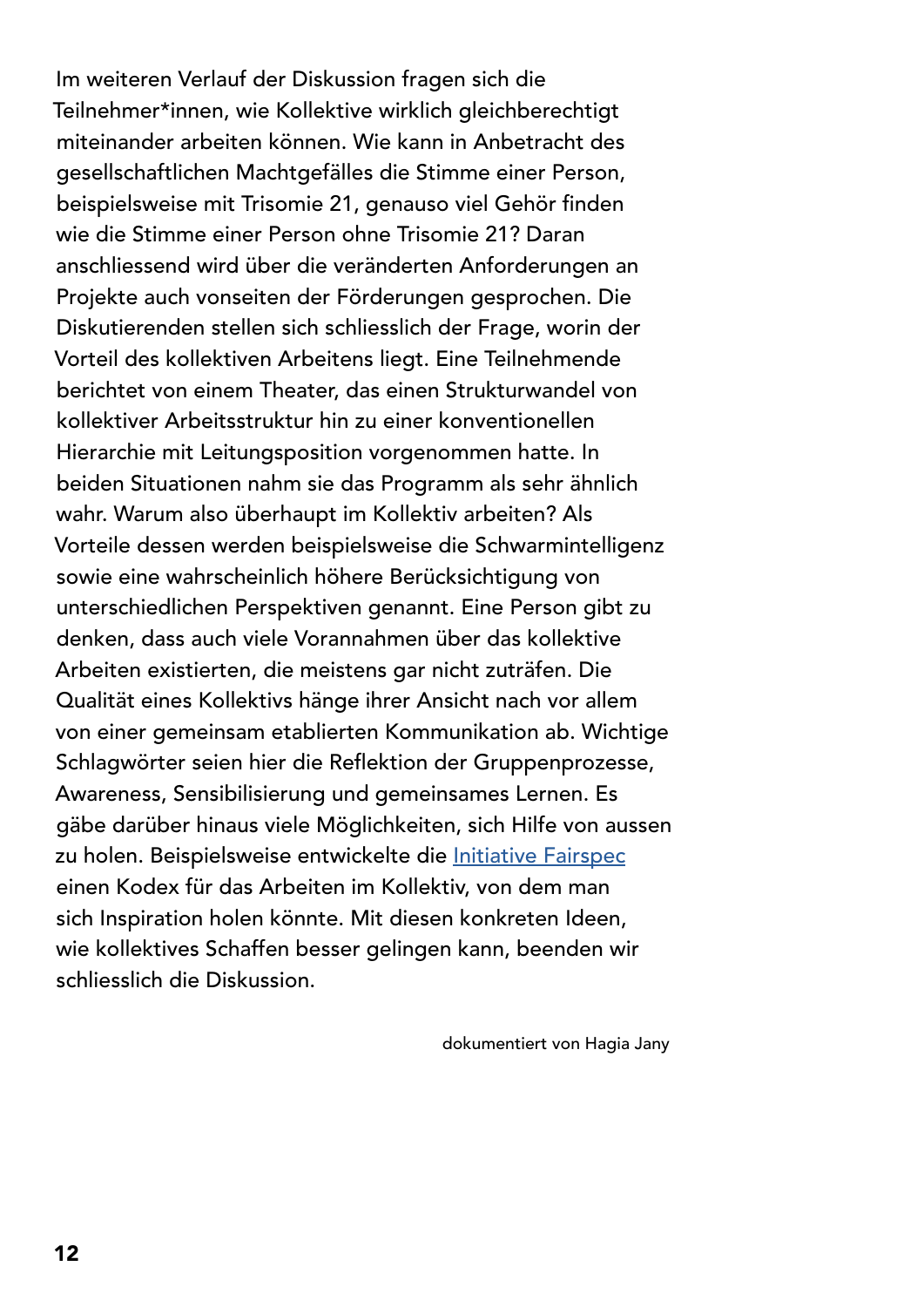## <u>Open Space: How can</u> <u>we improve our/the</u> icioimimi

### Session 1

As a group of around 15 people, we sat around a table in order to discuss four questions that had been brought forth during the Open Space:

#### 1

What kind of financial security is available to artists outside of creation times and budgets? What kind of financial security should be made accessible for such periods of rest?

The group mostly shared resources, tips and other examples they knew of. Here is a selection:

- Half-year scholarship in Bern, as well as in other cities
- Various COVID-19-related support structures (depends on your canton)
- Ideation, conception, research funds
- In France: le statut d'intermittent du spectacle
- Suisse culture sociale is currently working on exactly this question

Many around the table felt that the financial systems specifically in support of artists are valuable because they represent a recognition of cultural labour and the value thereof. We then briefly talked about the distinction between different types of 'in-between' periods, e.g. periods of rest, research, training, healing (e.g. after an injury), auditions, further education, and what financial factors these different periods depended on.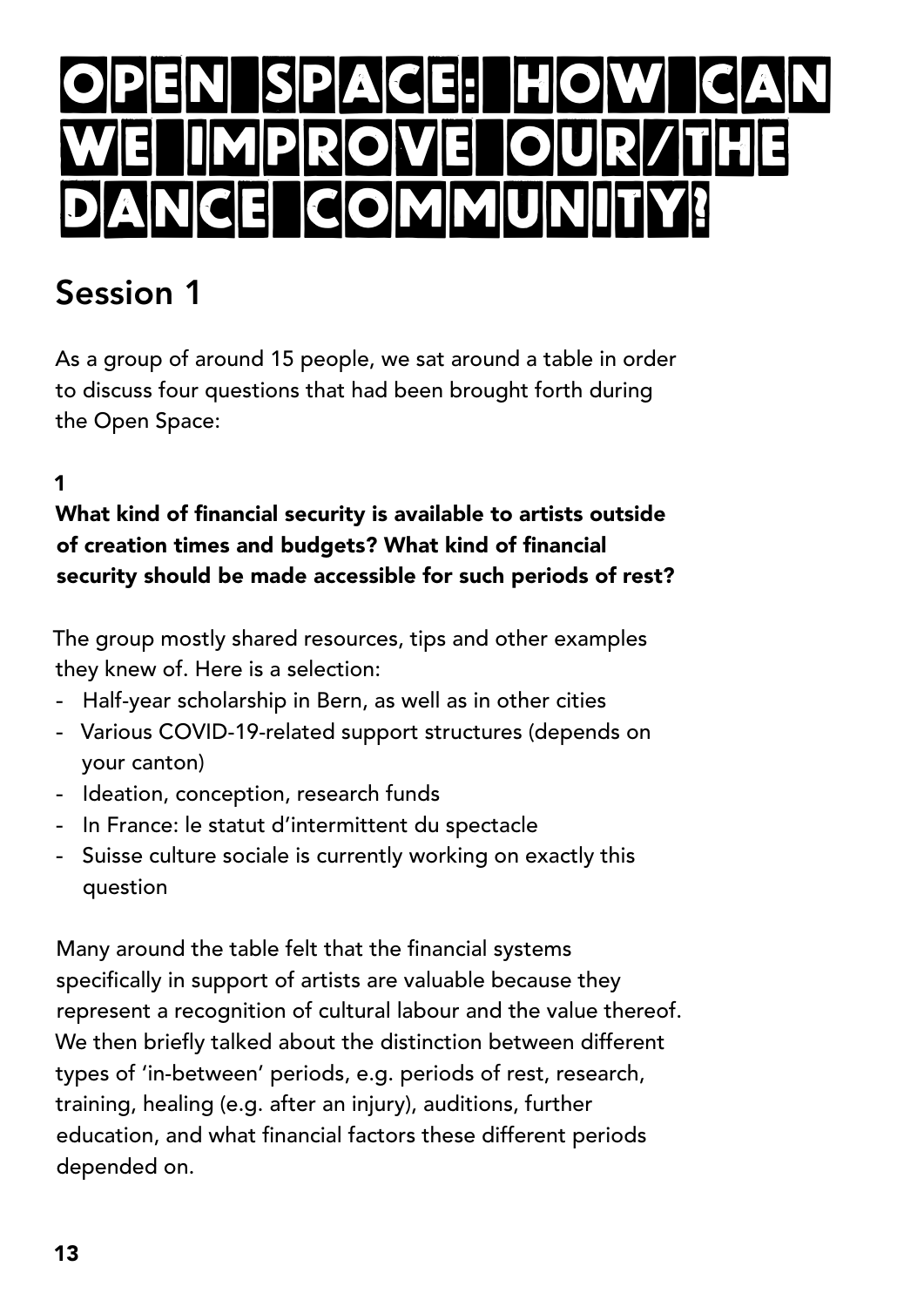We concluded this topic by asking ourselves: Where can we take action?

- Become members of associations and syndicates, such as 't.' or 'reso', for together we are stronger!
- Educate art students in schools on how financing works, as well as offering this knowledge outside of schools, e.g. in workshops
- Continue to fight for recognition and, in this way, for support during low-intensity periods
- There are already many options out there, so we agreed that possibly the most important was to inform yourself, inform others!

#### 2

#### What are tacit rules between creators, programmers, the public, financial players, and so on? Who has what expectations, and how are these communicated?

We talked about our personal experiences and shared tips, such as:

- Before applying for funding, ask for a meeting to evaluate what they're looking for and if it's even worth your time.
- Many associations offer support in the form of consulting as well as workshops, e.g. 'artFAQ' (ZH) or the 'bureau des compagnies' (GE)

The group then briefly considered the differing contexts in the countryside and the city centre, as well as differences between styles of dance that may be more or less commercial, more or less institutionalised.

The group concluded that one way to take action would be to centralise the information across linguistic regions and across the whole country. And most importantly: inform yourself, inform others!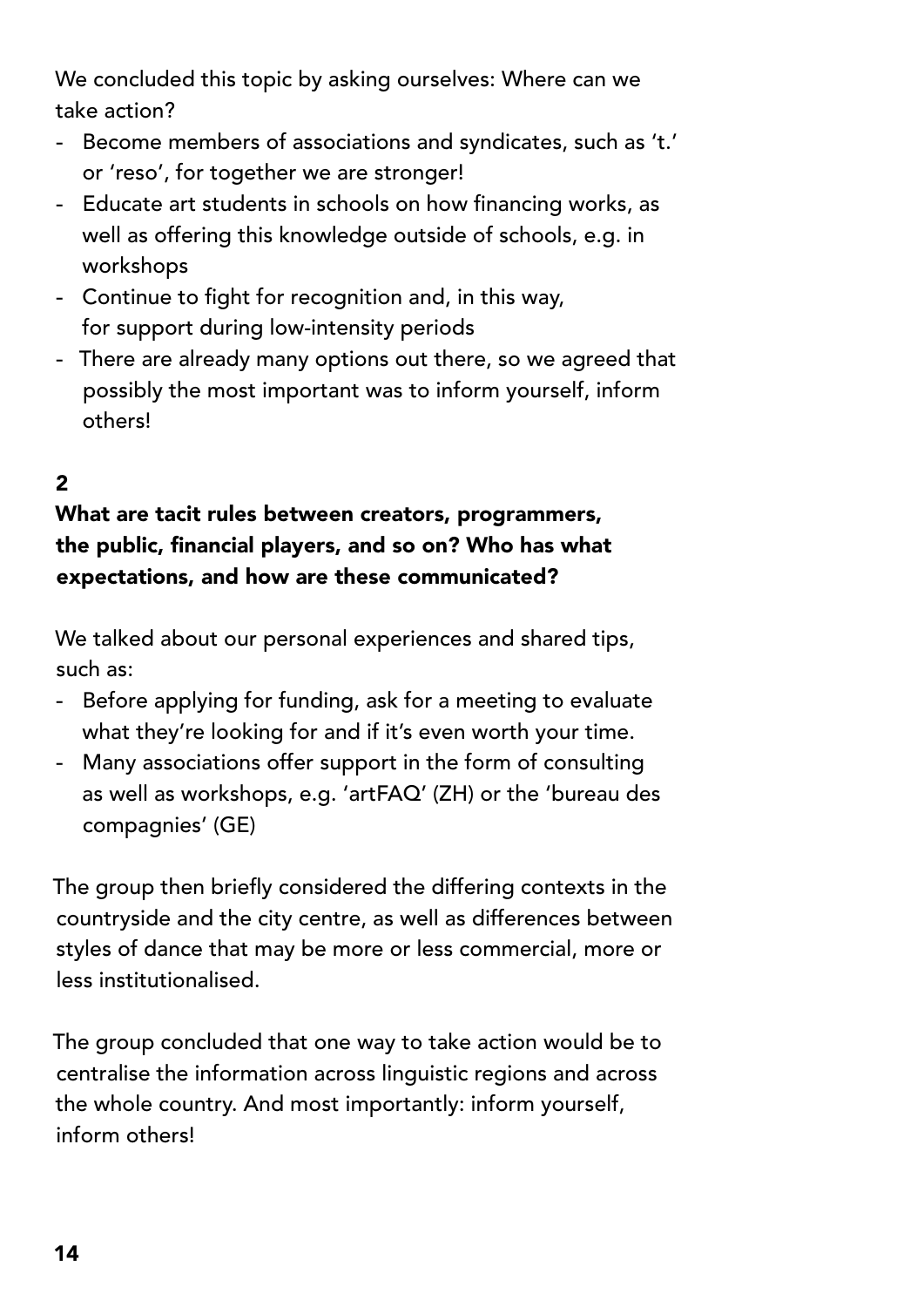#### 3 How could the dance community be gathered, in all its stylistic, organisational and individual diversity? How can the current dominance of certain styles of dance be erased?

We've all observed an increased blending of dance styles within predominantly contemporary dance spaces. But these inputs come from very different communities, with different needs, habits and desires. Why, and for what purpose, would the entire dance community want to gather? One reason to gather is the political heft that such a critical mass carries, as well as being able to share the valuable knowledge that each community holds. One participant added that audiences are much more used to seeing certain styles of dance, specifically those stemming from the hiphop context. Would including these styles in a contemporary dance context make a dance piece more accessible? Some professionals around the table have found it easier to reach a common ground in and through teaching contexts. And, finally, gate-keeping is a problem we spoke a lot about, specifically in relation to the tension between institutionalising versus remaining outside of institutions. We agreed that everyone should have access, and thus be able to make a choice for themselves!

Our final suggestion for taking action was to remain curious! Honestly and openly engaging with other dance communities has proven to be a wonderful way to come together.

#### 4

#### Where and what are our limits as a dance community? As an individual creator?

Many of us around the table felt a lot of pressure to 'do everything right'. To reduce our ecological impact, improve access for excluded communities, pay everyone in the team as much as we all believe is deserved… These difficult demands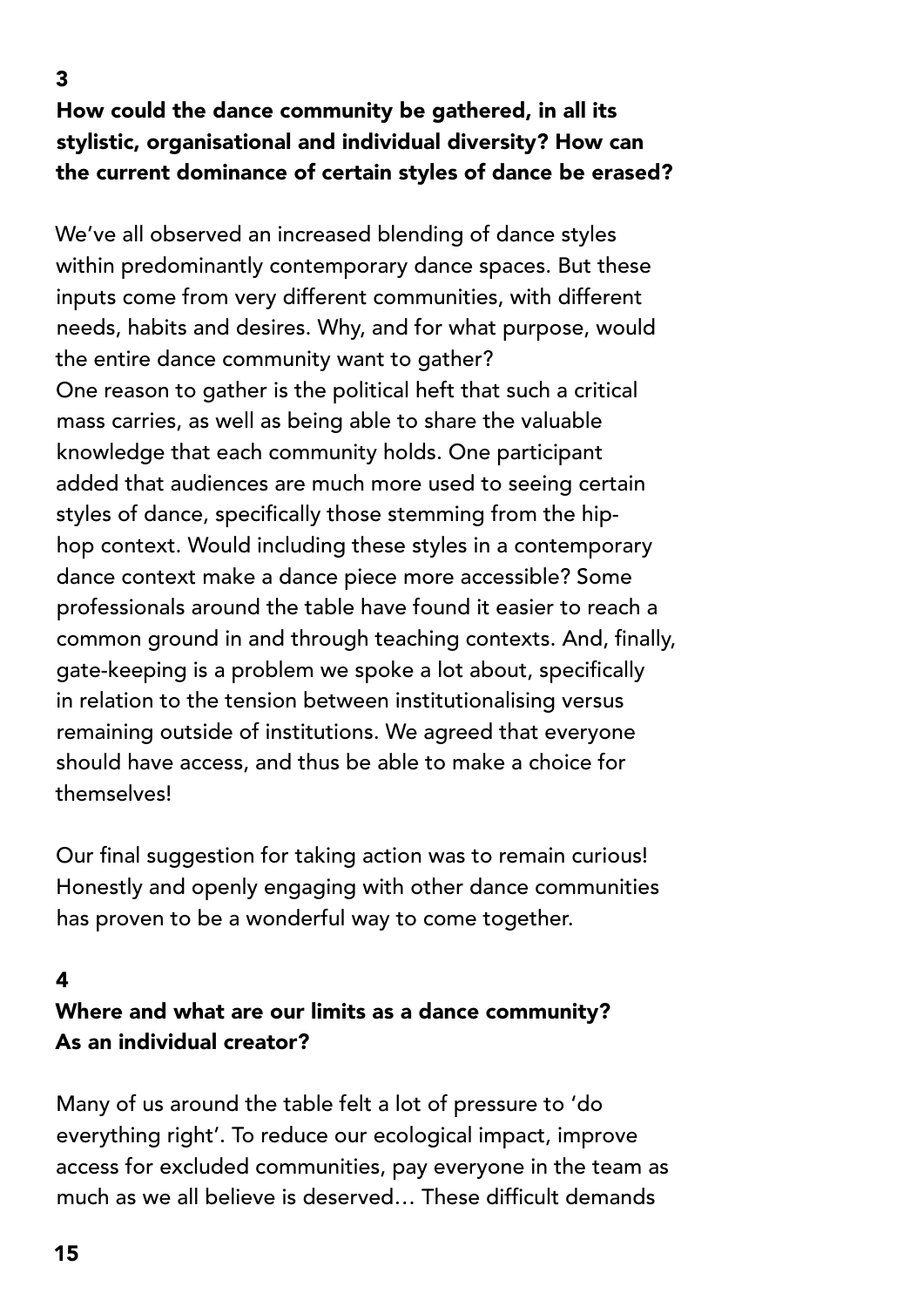and high standards for ourselves lead to a lot of stress and drain a lot of energy compared to the impact we actually have. And yet we acknowledged that the symbolic power of certain actions is extremely important.

The group concluded by agreeing that you can't do everything, so do what you can! Do not be frustrated with your limits. It's ok to concentrate on one thing, to do that well, and once we've all worked towards a better world in our smaller context, these contexts can grow together into a larger community.

documented by Natania Prezant

### Session 2

#### Vernetzung – Finanzierung – Zugänglichkeit

Wir – die Diskussionsrunde – sitzen im siebten Stock des Théâtre Équilibre um einen grossen Tisch. Kurz nach der Mittagspause brauchen wir alle einen Moment, um im Thema anzukommen, das sich entlang von fünf Leitfragen entwickeln könnte: (1) Wo sind die Grenzen der Tanzcommunity bzw. wie gestalten sie sich? (2) Welche unausgesprochenen Regeln bestimmen die Community und die Beziehungen zwischen Schaffenden, Programmgestaltung, Subventionierung und der Öffentlichkeit? (3) Wie kann eine finanzielle Sicherheit für Tanzschaffende ausserhalb von Projekten ermöglicht werden? (4) Wie können die Verhältnisse zwischen Tanzdisziplinen symmetrisch gestaltet werden? Und (5) wie kann die Tanzcommunity ganz grundlegend und allgemein zusammengebracht werden?

Die erste Einigkeit, die ziemlich schnell getroffen wird, bezieht sich auf die dritte Frage, diejenige der Finanzierung und Absicherung der Schaffenden auch ausserhalb der Projektzeiten. Dies sei eher eine Frage für die Politik und die Lösung nicht die Aufgabe der Anwesenden. Daraufhin wendet sich das Gespräch dem Thema der unausgesprochenen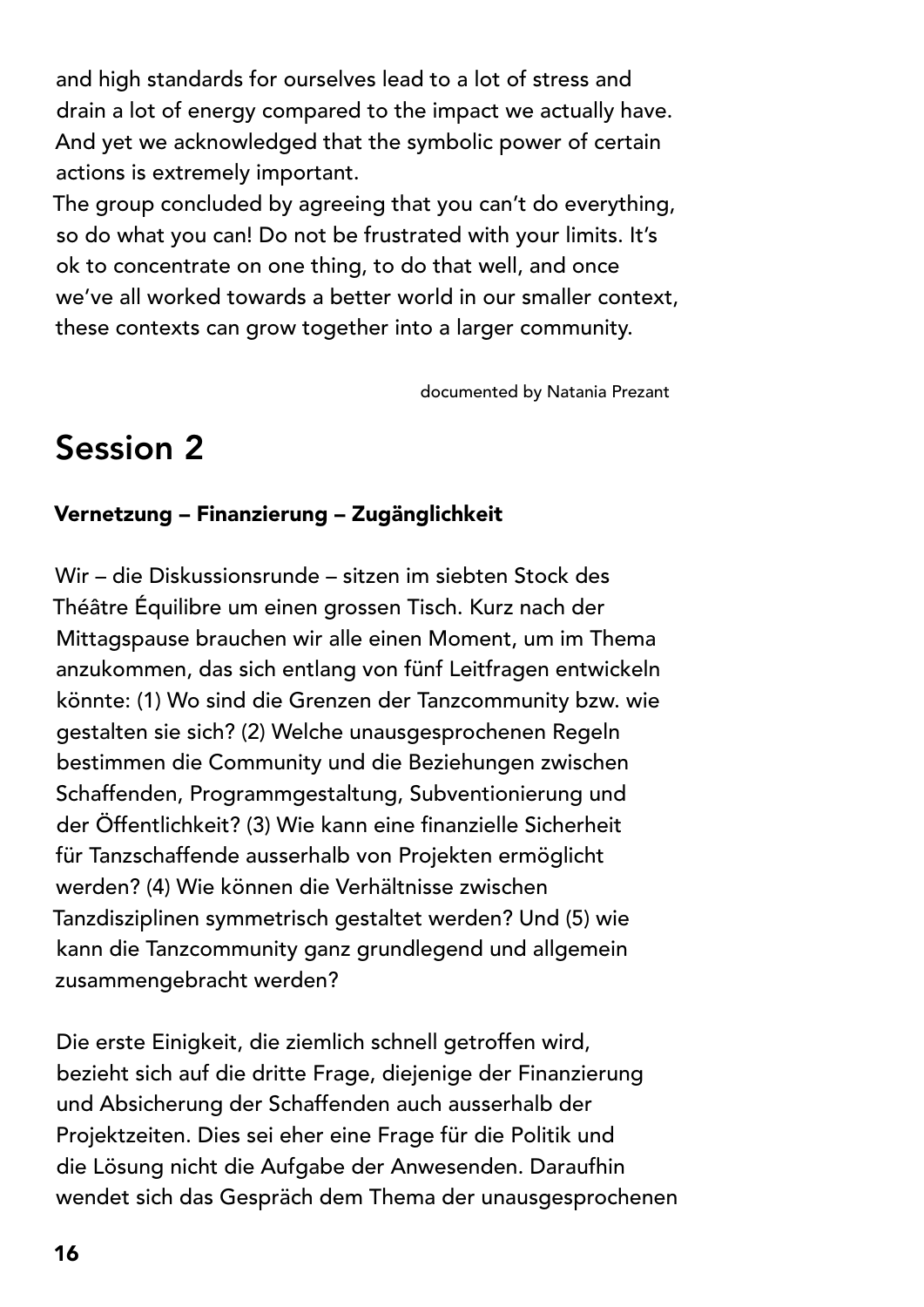Regeln zu, deren Problem genau in der stummen Präsenz zu liegen scheint. Da die Tanzcommunity nicht grundlegend vernetzt und organisiert, sondern eher um verschiedene Konzentrationspunkte – wie lokale Beratungsstellen – strukturiert ist, sei es im Besonderen für junge und sich etablierende Tanzschaffende sehr schwierig, diese Regeln kennenzulernen. Ein möglicher und sinnvoller Weg wäre die Konzeption von einem Mentoring-System, meint eine Beteiligte, wobei sich da die Frage nach der Realisierbarkeit stellt. Daraus kristallisiert sich trotz Bedenken sehr deutlich, dass eine Verbesserung der Community im Sinne einer Organisation derselben gedacht werden kann.

«Wo ist aber diese Community eigentlich und wer ist sie?», wird gefragt. Niemand hat eine Antwort, da Institutionen für die Bildung einer Community sicher zentral seien, doch Freischaffende damit noch nicht erreicht würden. Von diesem Gedanken ausgehend, formuliert jemand den Wunsch, dass freie Szene und institutionalisierter Tanz nicht so separiert, sondern einander gegenüber offener sein und verschmelzen sollten. Bei mehreren am Tisch besteht eine grosse Abneigung für die Boxen und Labels, die Tanzschaffende trennen, obwohl sie gesamtgesellschaftlich bereits eine Minderheit darstellen und Zusammenhalt deswegen hochrelevant wäre. Vernetzung fordern auch einige für die unterschiedlichen Regionen innerhalb der Schweiz, da grosse Differenzen zwischen dem deutsch- und dem französisch-sprachigen Raum bestehen, wobei der italienischsprachige generell kaum Beachtung erfährt und der rätoromanische oft überhaupt nicht erwähnt wird. Wir müssen mehr hinhören und anderen zuhören, sodass Barrieren überwunden werden können, fordert ein Beteiligter. Auf all diesen Ebenen muss mehr Kommunikation bestehen, ergänzt jemand, denn je mehr kommuniziert werde, desto weniger Missverständnisse gebe es.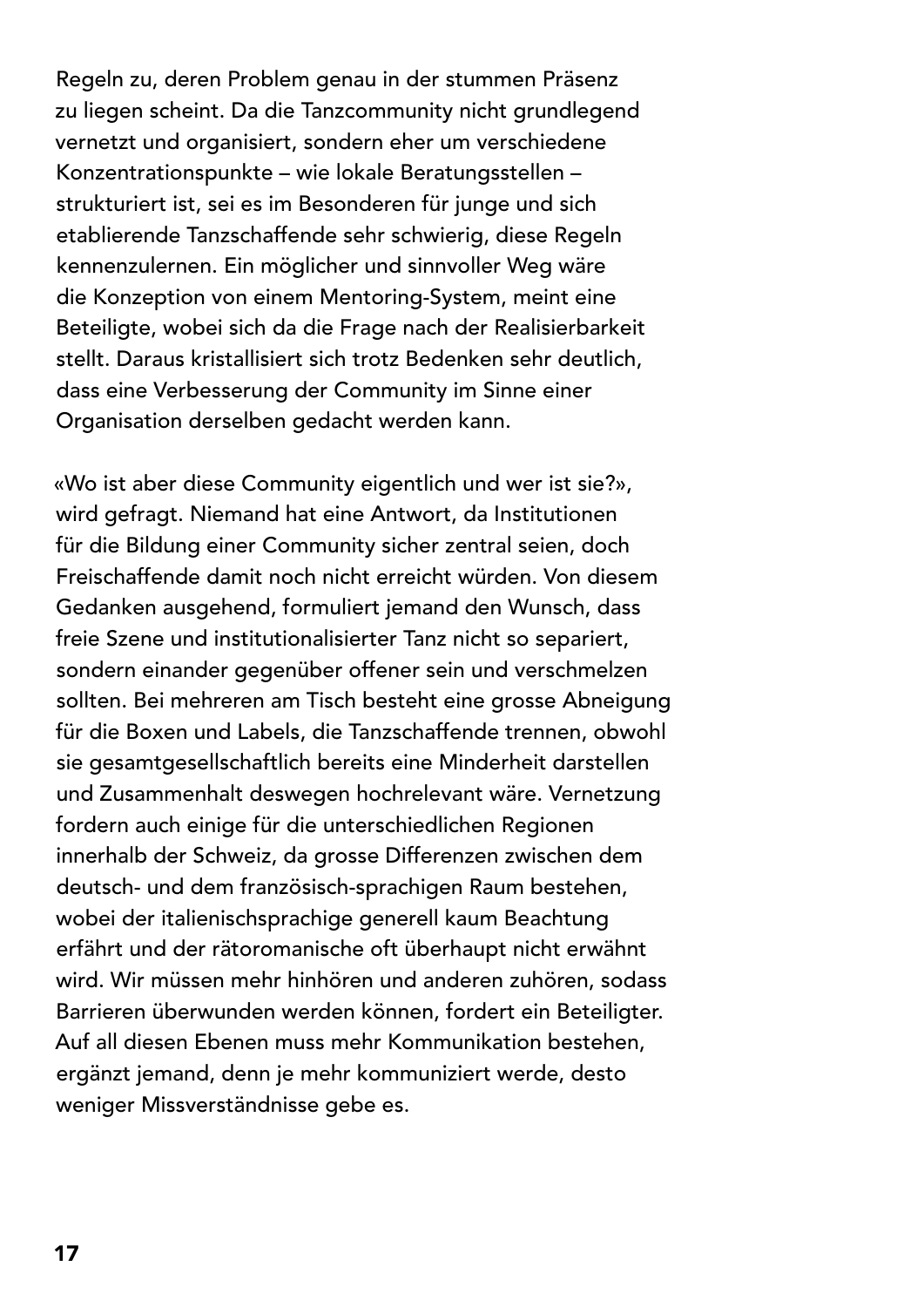Der Blick wird nun hauptsächlich auf die Schwierigkeiten für freischaffende Künstler\*innen gelegt, da diese fortdauern und ihnen scheinbar nicht gerecht begegnet wird, wobei das nie endende Ringen um Finanzierung das Hauptproblem darstellt. Dagegen wenden sich jedoch auch Stimmen, die betonen, dass das Finanzierungssystem in der Schweiz im internationalen Vergleich sehr gut für Künstler\*innen sei. Trotzdem muss sich die Tanzcommunity den realen Problemen der Finanzierung zuwenden, die für viele zu einem betriebswirtschaftlich statt künstlerisch bestimmten Alltag führen. Es bleibt jedoch unklar, wie dies zu tun sei. Dass wir aber alle hier sitzen, besonders nach der Pandemie in den letzten Jahren, sei eine Form der Zusammenkunft und Reflexion über die Herausforderungen. In Events wie dem heutigen Symposium kann im Austausch eine Verbesserung der Situation entstehen, da nur mit der Vernetzung und Organisation ein Anfang gemacht werden kann. Das ist – so ein Einwand – jedoch noch nicht die Lösung, da bspw. am Tisch und Symposium nicht viele Junge und somit zukünftige Träger\*innen der Community anwesend sind. Erreichbarkeit und Zugänglichkeit sind dabei ernst zu nehmende Faktoren, die beeinflussen, wer an der Tanzcommunity teilhaben kann. Darüber hinaus solle Vernetzung und Austausch nicht nur in Gesprächen, sondern vor allem in künstlerischen Begegnungen stattfinden.

Ganz konkret wird Problemen am Tisch mit einem bestehenden Unterstützungsangebot begegnet: Institutionen, die dafür da sind, Tanzschaffenden zu helfen und eine orientierende Betreuung anzubieten. Kulturhub im Raum Basel, ArtFAQ in Zürich und Danse Suisse überregional werden Anwesenden empfohlen. Auffallend und zugleich die Probleme veranschaulichend ist die Tatsache, dass die Institutionen nicht alle voneinander Bescheid wissen. Zugänglichkeit müsse mehr etabliert und Wissen um die Angebote verbreitet werden, wobei ein besonderes Augenmerk auf Unsicherheiten gelenkt werden sollte. Es fällt nicht allen einfach, sich aufgrund von Unwissen und Hilfsbedarf an Institutionen zu wenden. Eine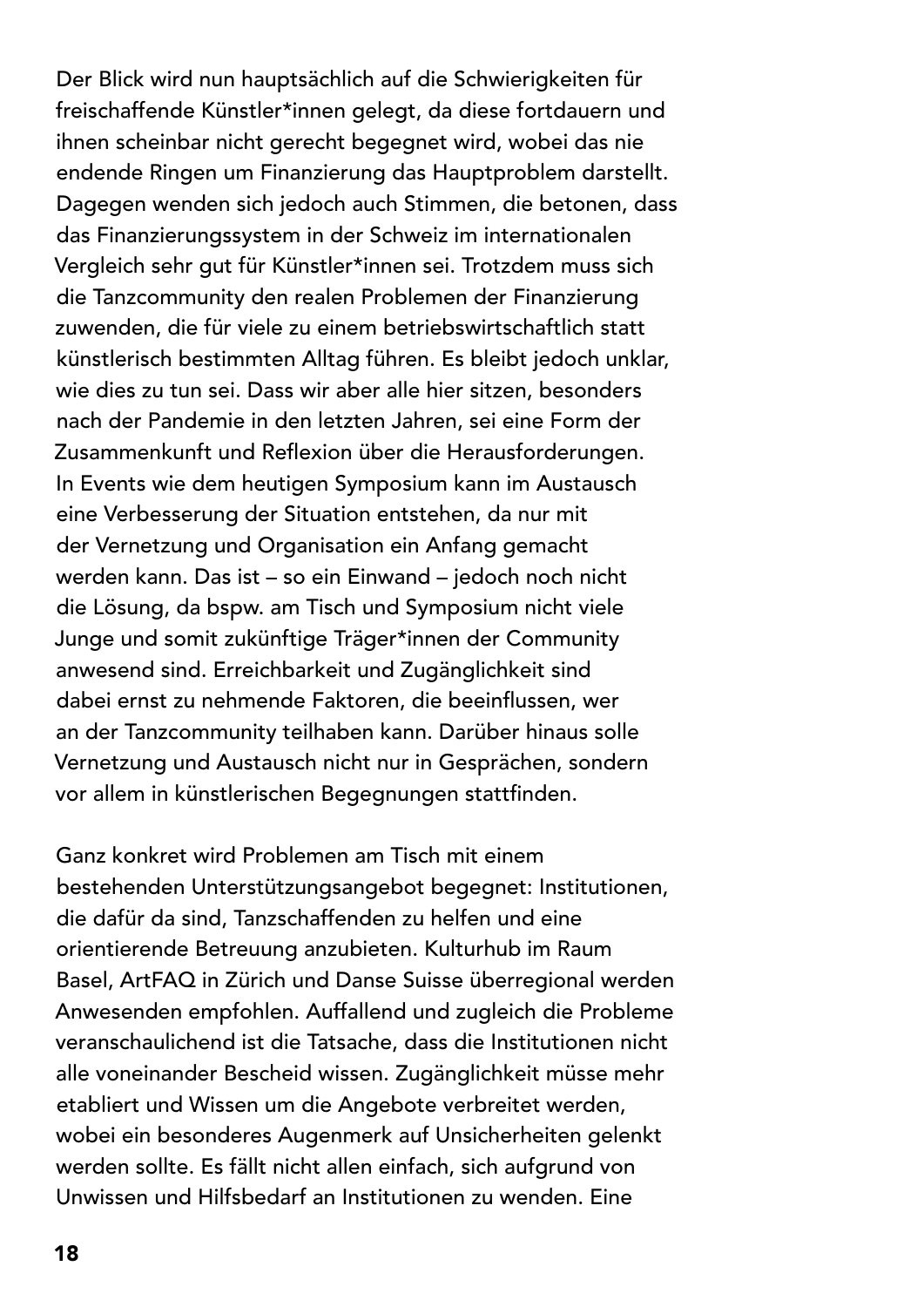Beteiligte formuliert es als Utopie, wirklich zu wissen, dass hinter allen Institutionen und Formalitäten auch Menschen sitzen. Sie wünscht sich, dass diese Einfachheit wirklich spürbar werde, sodass es nicht stets Stress bedeuten würde, die eigene Kunst in Sprache zu übersetzen. Denn bspw. bei jedem Finanzierungsantrag muss das Projekt mit anderen Mitteln ausgedrückt werden, als es das eigentlich wird: mit Sprache statt als Tanz. Eine weitere Utopie, die beschrieben wird, ist die nicht bloss projektbasierte Finanzierung, sodass ein Zeitraum geschaffen würde, in dem man sich auf die künstlerische Arbeit einlassen könnte und Business endlich wieder hinter diese rückte – vom circolo vizioso des Managementstresses übergehen zu können in den circolo virtuoso. Denn am Ende des Tages und am Ende der Diskussion ist die Leidenschaft das Zentrale für alle. Eine Person sagt am Schluss der Diskussion, die Leidenschaft für Tanz mache es aber wert, diese Mühen auf sich zu nehmen – denn sie mache ihn glücklich. Dem stimmen die anderen am Tisch zu.

dokumentiert von Anna Ebner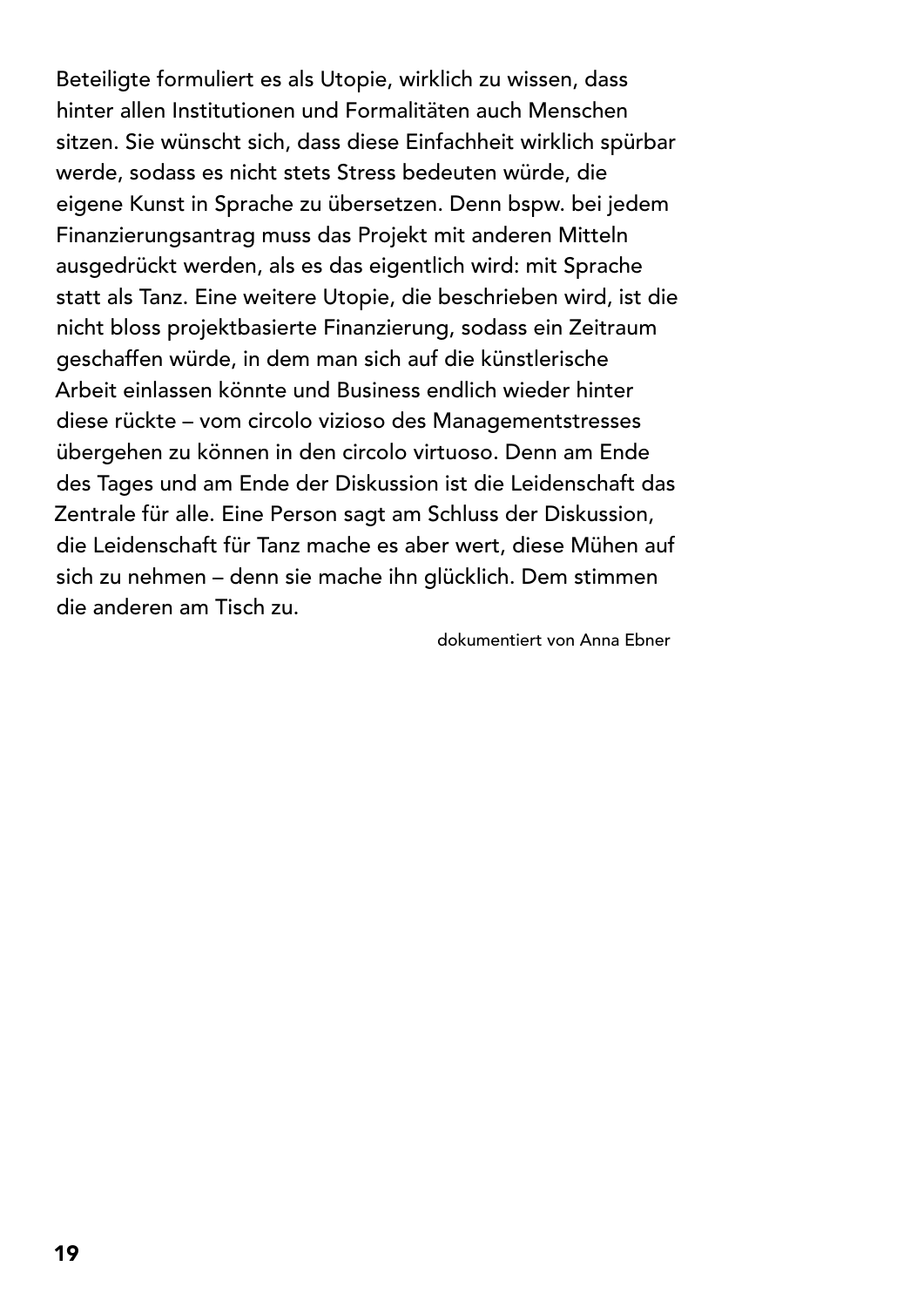## OPEN SPACE: Implications

### Session 1

Die Hauptfragen der Gruppe lauteten: Wie kann Tanz besser in Schulen vermittelt werden? Wie können kulturelle Einrichtungen und Schulen sinnvoller zusammenarbeiten?

Die Gruppe besteht aus fünf Teilnehmer\*innen. Die meisten stammen aus dem Bereich Tanz sowie Kulturmanagement und Kulturförderung. Ausgehend von persönlichen Erfahrungen entwickelt sich eine angeregte Diskussion über die Vermittlung von Tanz. Eine Teilnehmerin beginnt mit einer ihrer Meinung nach «steilen These»: In der Kunst habe man häufig Berührungsängste mit dem Marketing. Es sei aber wichtig, die positiven Aspekte dessen wahrzunehmen und mehr Mut zum Marketing in der Kunst zu haben. Ausgehend davon sprechen wir darüber, dass es nicht an mangelnden passenden Angeboten für Schulen und Freizeiteinrichtungen, sondern eher an der fehlenden Schnittstelle läge. So hänge es häufig vom Engagement Einzelner wie ambitionierten Lehrer\*innen und Pädagog\*innen ab, ob Schüler\*innen in Kontakt mit Tanz kämen. Oder aber Tänzer\*innen müssten sich – meistens ehrenamtlich – an die Schulen wenden, um Kooperationen zu ermöglichen. Jedoch sollten Stellen und Ressourcen für diese Aufgabe geschaffen werden; anstatt individueller Lösungen erfordere es strukturelle Veränderungen. Denn es mache einen grossen Unterschied, ob Kinder und Jugendliche früh in Kontakt mit Kunst und Kultur kämen. Nicht nur, dass dadurch ein zukünftiges Publikum generiert würde, auch werden hier Kompetenzen vermittelt, die in der Schule häufig zu kurz kommen: die ästhetische und emotionale Bildung sowie die Förderung der Beobachtungsfähigkeit. Es wird darüber gesprochen, dass es als Künstlerin schwierig sei,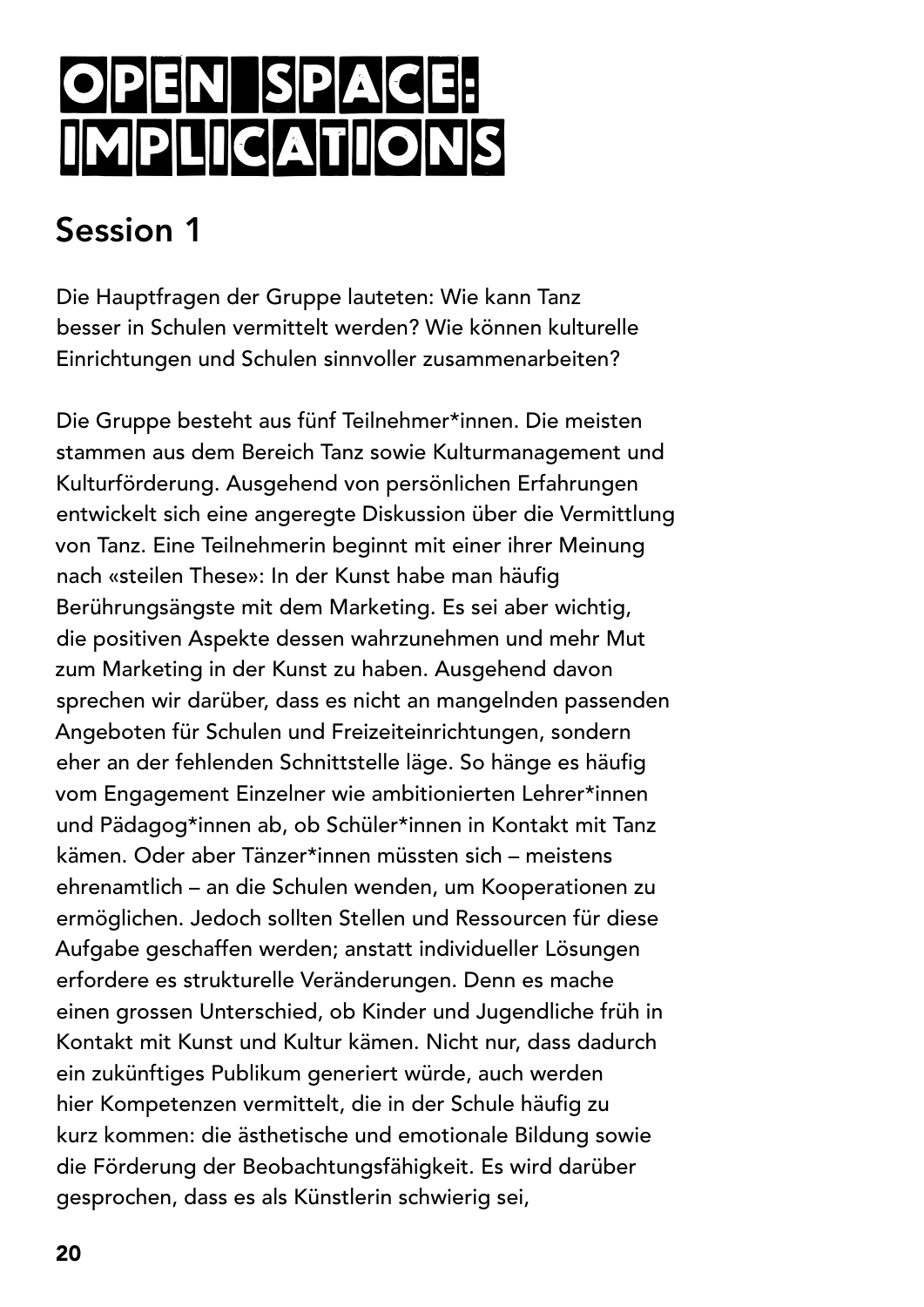die Vermittlung aus eigener Kraft zu stemmen. Inspiriert von Claire Cunninghams Input fragen wir uns: Wenn wir im care denken und diesen Raum schaffen wollen, wo nehmen wir als Künstler\*innen zusätzlich zur eigentlichen künstlerischen Arbeit den Mehraufwand an Zeit und Ressourcen her? Wir sprechen auch über einige positive Beispiele, bei denen die Arbeit an der Schnittstelle zwischen Kunst und Vermittlung scheinbar besser laufen würde. So wird Israel genannt, wo Tanz eine grosse gesellschaftliche Relevanz habe und deutlich besser gefördert sei. Auch wird über das Theater Basel oder das Theater am Gleis in Winterthur gesprochen, wo Schulklassen teilweise schon vor der Premiere in die Probenarbeit eingebunden werden. Ein Fazit der Diskussion lautet, dass die Netzwerkarbeit sowie die Arbeit an der Schnittstelle zwischen Tanz und Bildungseinrichtungen immens wichtig ist. Wir brauchen finanzielle und personelle Ressourcen für die Vernetzung von Schule und Tanz. Für einen strukturellen Wandel in der Politik muss auch mehr Druck von unten – von den Tänzer\*innen – kommen.

dokumentiert von Hagia Jany, Master Theaterpädagogik, ZhdK

### Session 2:

#### Three terms often used in the conversation: Diversity, Passion, Sustainability

#### How to implicate?

Artists need to implicate themselves into the reality of the audience and search for different ways to invite audiences and frame performances, for example: relaxed performances The theatre is a social space: improve accessibility, «diversify the entrance door»

Spend more time preparing: involve audiences before the premiere, for example, organise a meet-up with the artists Organise introductions before the show (possibility: «body keys», body-centred mediation proposals) as well as follow-up talks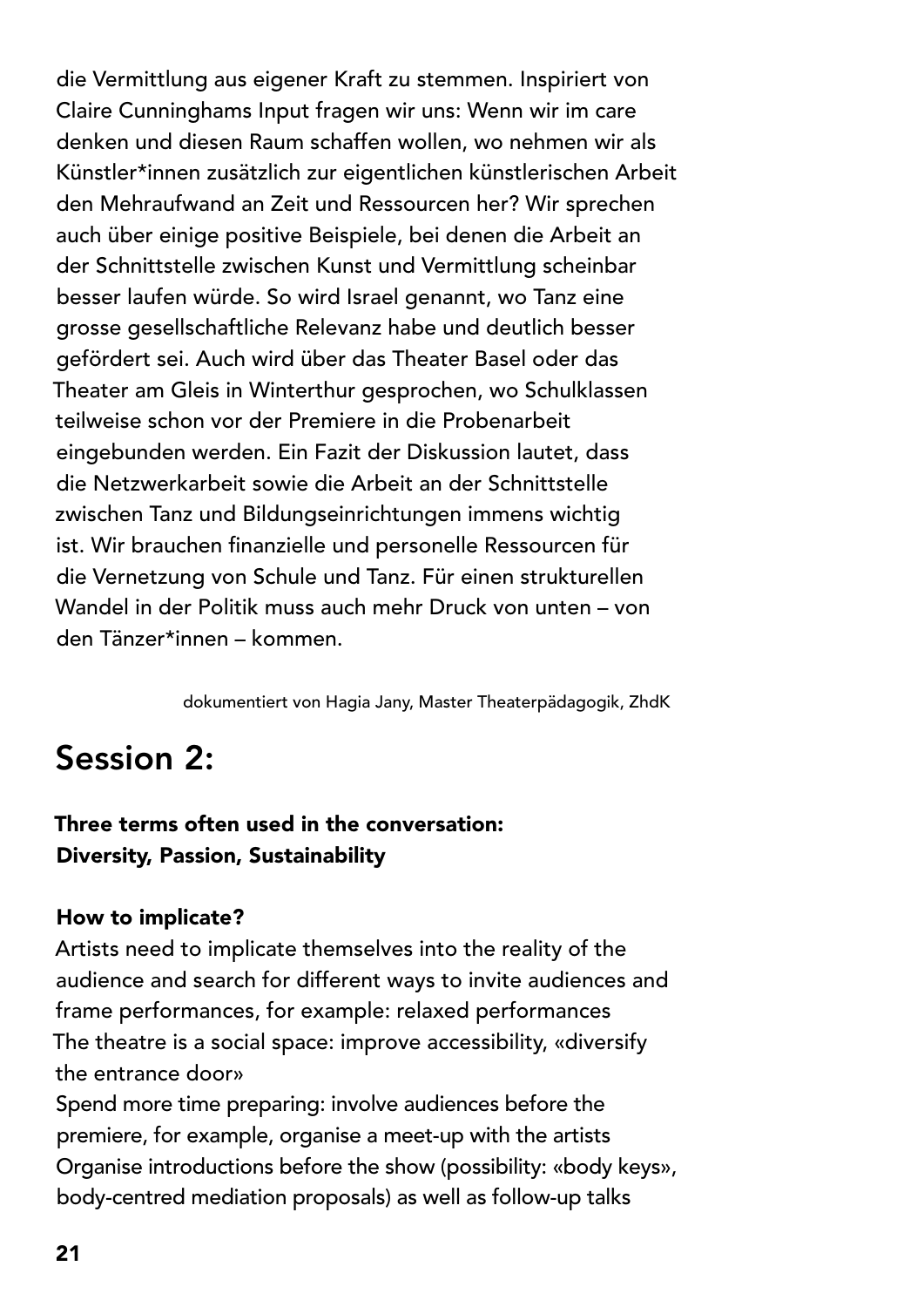Implication might work through participation, so create possibilities for the audience to participate in courses and projects

#### Education

Dancing needs to be part of children's early education Dance is proven to improve children's abilities to learn Create sustainable cooperations with schools

#### Aging Bodies

«Dancing is like being brothers and sisters» There is a need for…

- a change of perspective: valuing ageing bodies pursuing a professional career
- classes that are welcoming for ageing bodies, for example: «les âgeliers»
- easily accessible studios
- more communication with ageing communities in online spaces

#### Suggestions for action

- Keep on going!
- Create a platform for exchange of artistic practices
- Create personal connections between artists and audiences
- Combine implication and participation
- Cooperate with diverse cultural institutions and age groups

documented by Janna Rottmann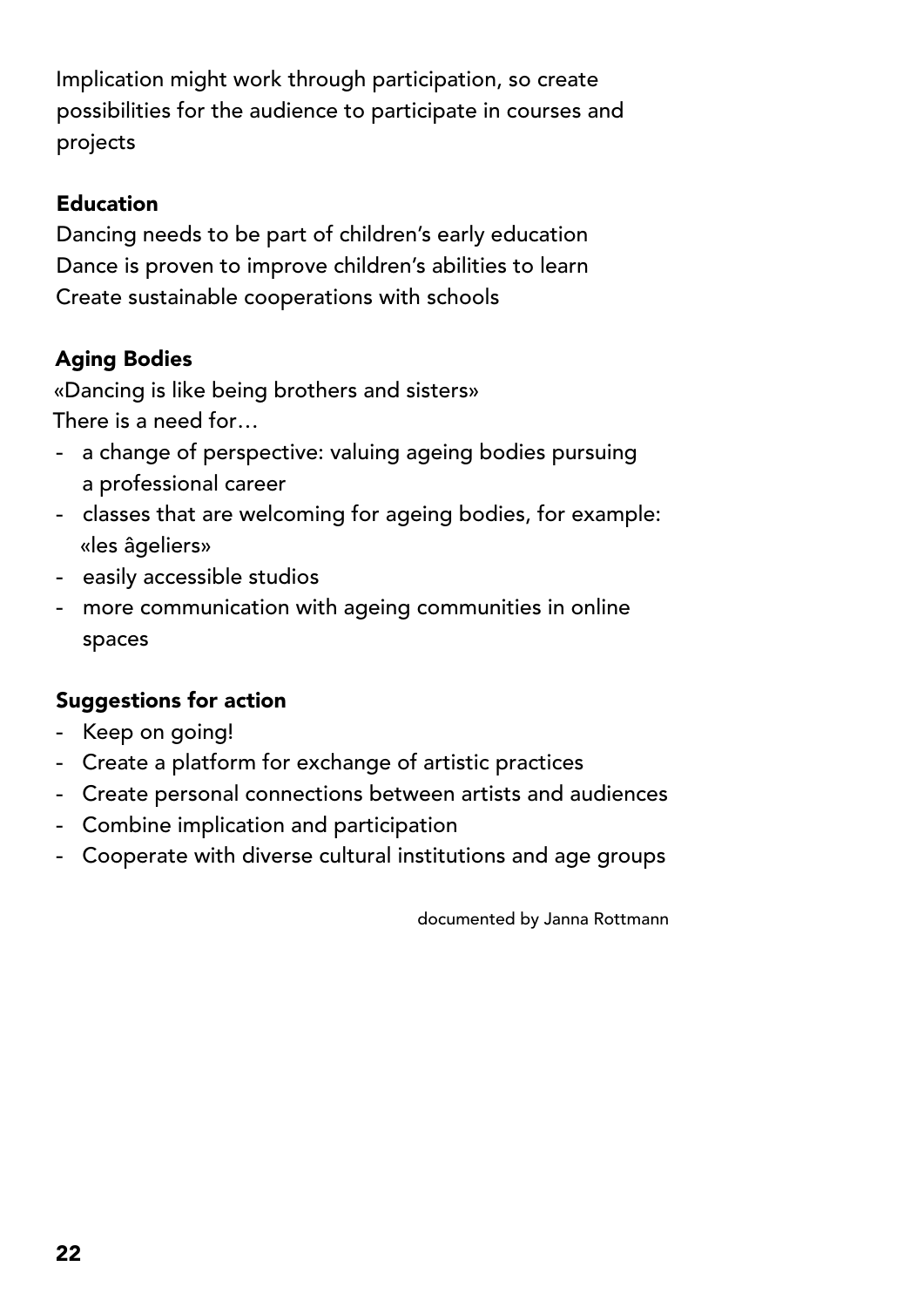## ACE SESSION:<br>Abelisi DANCE, LABELS, DIS/ABILITY!

#### Three terms often used in the conversation: Value, Censorship, Imagination

#### Language

We could, should, do…

- search for words, search for ways of describing things without creating binaries
- acknowledge that being disabled can be an important part of personal and artistic identity
- not only use the word disabled, also use the word non-disabled
- No censorship!

#### Value

We need a shift in how we value bodies and techniques in dance: What is dancing? Where has value been placed in terms of form and techniques of dance? And why? Dance can reinscribe, render abstract things concrete, and challenge our values: Learn from disabled dancers! Disabled bodies have the power to question society: These bodies carry important knowledge from people who encounter time, space, people, culture differently than the

dominant norm.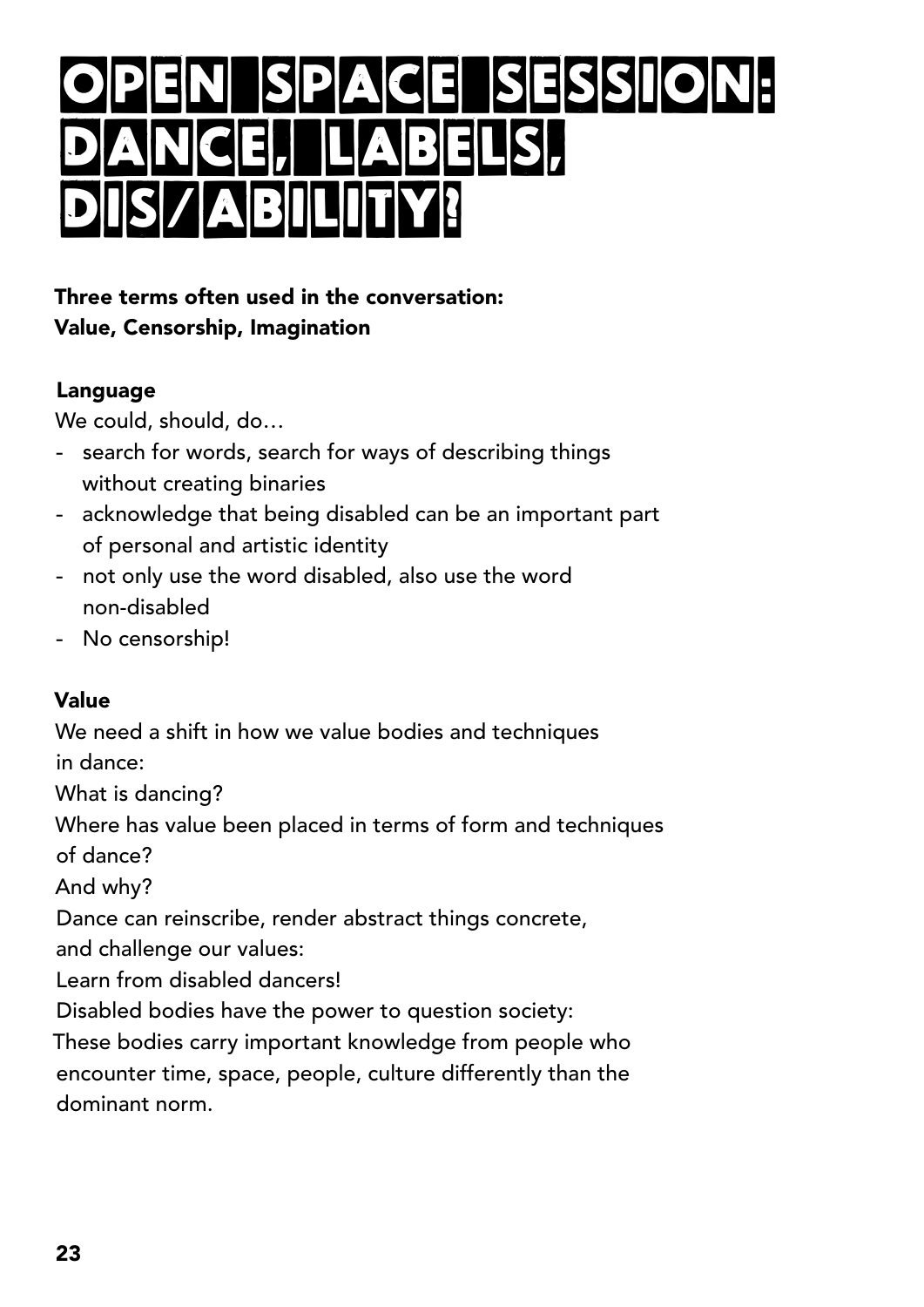#### Inclusion

Prioritise disabled communities! When trying to invite and include: reach out for consultation, invite experts (and pay them!) Invite people who are aware of their agency – they might inspire others

#### Perspective

«I never imagined myself dancing.» It's important for companies to hire disabled dancers in order to create perspective for future generations. You need experience it, to know it's possible: If you can't imagine it, you will not make it happen, and cannot express the needs or conditions thereof.

#### Education

Professional schools need disabled teachers! Inclusion is essential, and for this reason must be included in schools' budgets.

#### Suggestions for action

- Practice: a change of values and mentalities
- Question: why these techniques, which ideas, why did we develop those?
- Cause: a change of mind in people who finance shows
- Fight: censorship!
- «Because dissonance is artistically exciting, I will organise a programme or venue, create projects, events, and teach with disabled artists and partners in my sphere of influence.»

documented by Janna Rottmann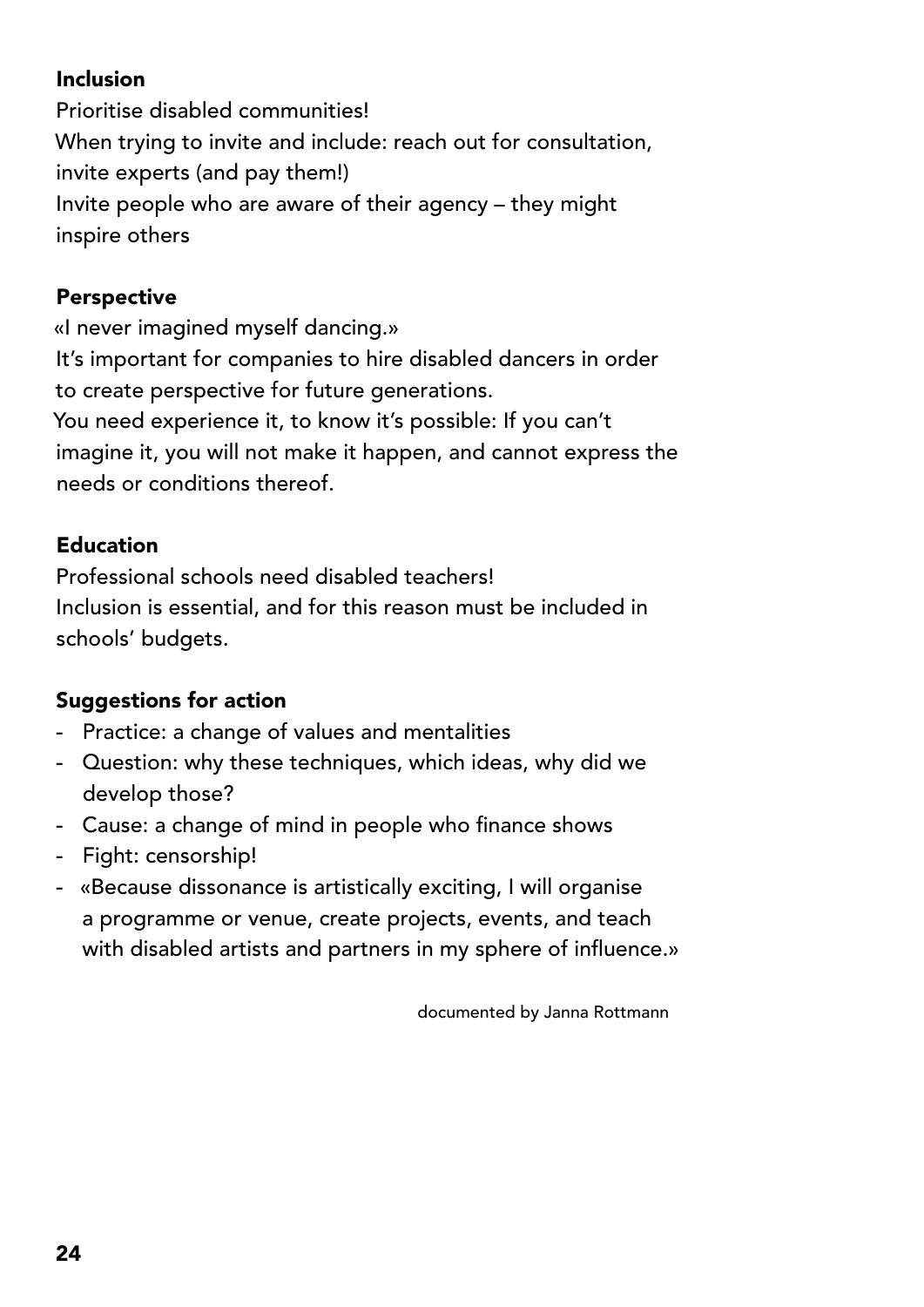## OPEN SPACE SESSION: **ATIING IW PPROPRIATIO**

The discussion on the topic of appropriation in the performative arts was divided into two parts with a different constellation of people in either half. The question 'What is appropriation?' was put forth in relation to what artists do when they take up elements in a creative process that don't necessarily come from them, but from other people, communities, and places.

Appropriation is defined as the [act](https://dictionary.cambridge.org/dictionary/english/act) of taking something such as an [idea](https://dictionary.cambridge.org/dictionary/english/idea), [custom](https://dictionary.cambridge.org/dictionary/english/custom) or [style](https://dictionary.cambridge.org/dictionary/english/style) from a [group](https://dictionary.cambridge.org/dictionary/english/group) or [culture](https://dictionary.cambridge.org/dictionary/english/culture) that you are not a [member](https://dictionary.cambridge.org/dictionary/english/member) of and using it yourself. In the performing arts, this can take place in a variety of ways – the appropriation of different movements, stories, cultural practices, psychophysical qualities and so on. Discussing the possibilities of artistic work and process that aim to be more inclusive, it is as important to clearly phrase the questions as it is to find answers: Who are we making the show for? How can we not offend someone while making work? Who is performing the work? Does the content come first or the performers? How do we avoid stereotypes? Who has the right to appropriate? How can you be an ally rather than a sympathizer? And, most importantly, how do you treat a topic with respect?

An important aspect of this is also the fear that comes from misrepresenting something. This misrepresentation may not reflect the intention of the artist, but can be quickly labelled by the public as a gross misappropriation. Social media, with its limited possibilities and consumerist timeframes, can play a defining role in negatively affecting the scope of a work. The fear stemming from these limitations was a key part of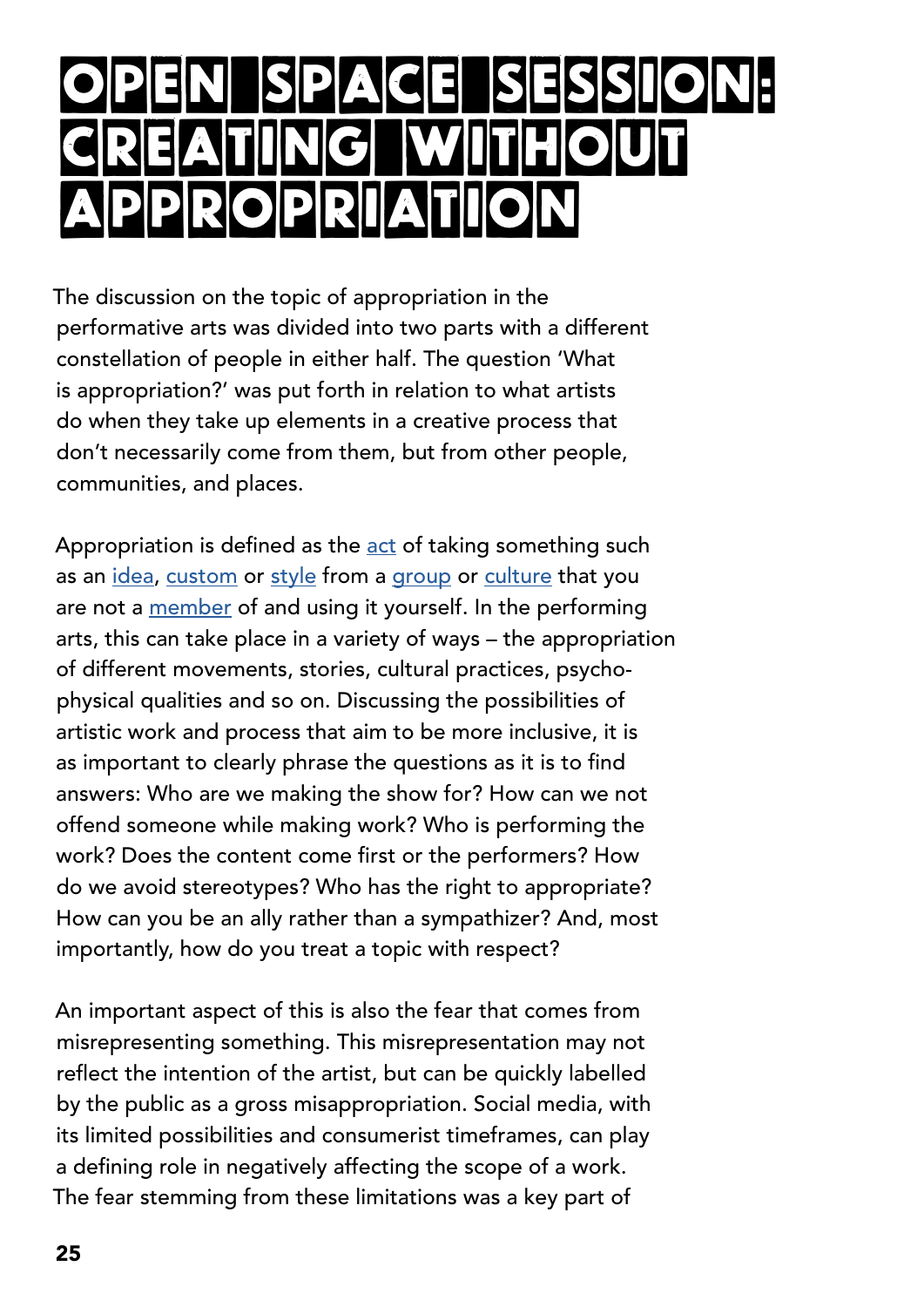the discussion; where one important aspect was the possible processes we could employ to create more representative works.

At one point during the discussion, the possibility of representing someone or something that doesn't have an immediate connection to the artistic process and the people working in it was examined. In the context of institutional limitations, this can be a good reflection to begin with, for often, in a homogeneous ensemble, people from similar backgrounds come together and form the artistic process. In tandem with the bodies, minds and backgrounds of people involved in the process, these institutional ensembles often offer limited possibilities in terms of choosing an approach that employs existing stories or works as a starting point.

Throughout the discussion, it was repeatedly mentioned that for these reasons, it is very important to proactively invite people of all backgrounds, especially those from marginalised communities, to audition when a new ensemble is formed – maybe in 10 or 20 years, when the current norms may have changed, this will no longer be necessary. At the moment, stating this explicitly helps more than it limits. It often provides a more comfortable space for consideration, for a person or community with certain limitations or marginalisations to participate in processes that would usually be unwelcoming or exclusionary.

The influence of institutional structures extends to the matter of the composition of an audience and who a show is performed for, and the question of the effect of the programming of an artistic house on the composition of its audience is a pertinent one. Not engaging with these factors tends to lead to a homogenous offer for audiences, and also keeps artists from sharing their works with spectators who are living different social realities. Interpretations that might be misrepresentative to a certain community are brought into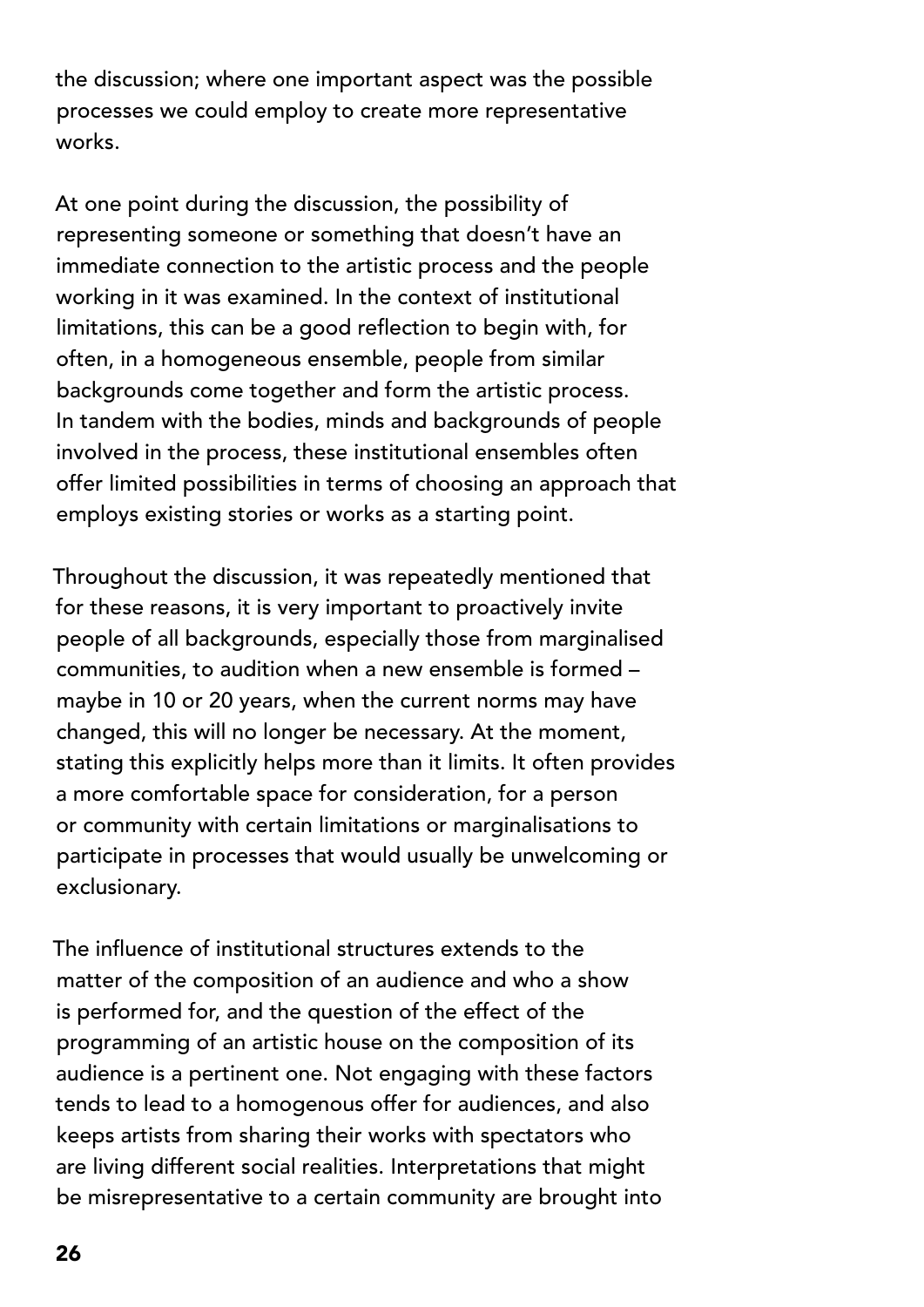discussion when audiences are diverse, and their presence can and does prove beneficial to civic dialogue and the artistic process. It becomes equally important for the institution to ensure that it works towards accommodating audiences that otherwise would not even think of visiting a theatre.

When talking about the development and interpretation of an artistic act representing someone or something, it was pointed out that for some, it is not always clear where representation becomes appropriation: An individual can never fully represent a group of people and is not part of only one 'culture'. Different (sub-)cultures as such have always been in exchange with one another. How is it possible to understand where appropriation begins? It is important to acknowledge that, based on their differing perspectives, people often 'don't know that they don't know'. However, being truly interested in the material and where it comes from may bring clarification, and may also nurture the creative and artistic process: In this way, artists can take on the role of mediators and communicators, getting in touch with and entering into a dialogue with people who are connected to the material they are artistically working with. This engagement can lead to an inclusive process, instead of the artist's lack of familiarity with the subject matter appearing as a limitation.

The process is then aimed at bringing different forms of knowledge and performativity to a larger public. Cultures and communities do not exist isolated from one another, but rather in a complex net of hierarchies and dependencies. The process becomes an act of building communication with the different participants and the material they bring in an attempt to renegotiate these set structures – process can become a way of defining, and potentially altering, these fault lines.

Perpetuating stereotypes is one of the consistent problematics of appropriation. While one person's performance may be considered 'beautiful' or 'virtuosic', they may, in fact, be